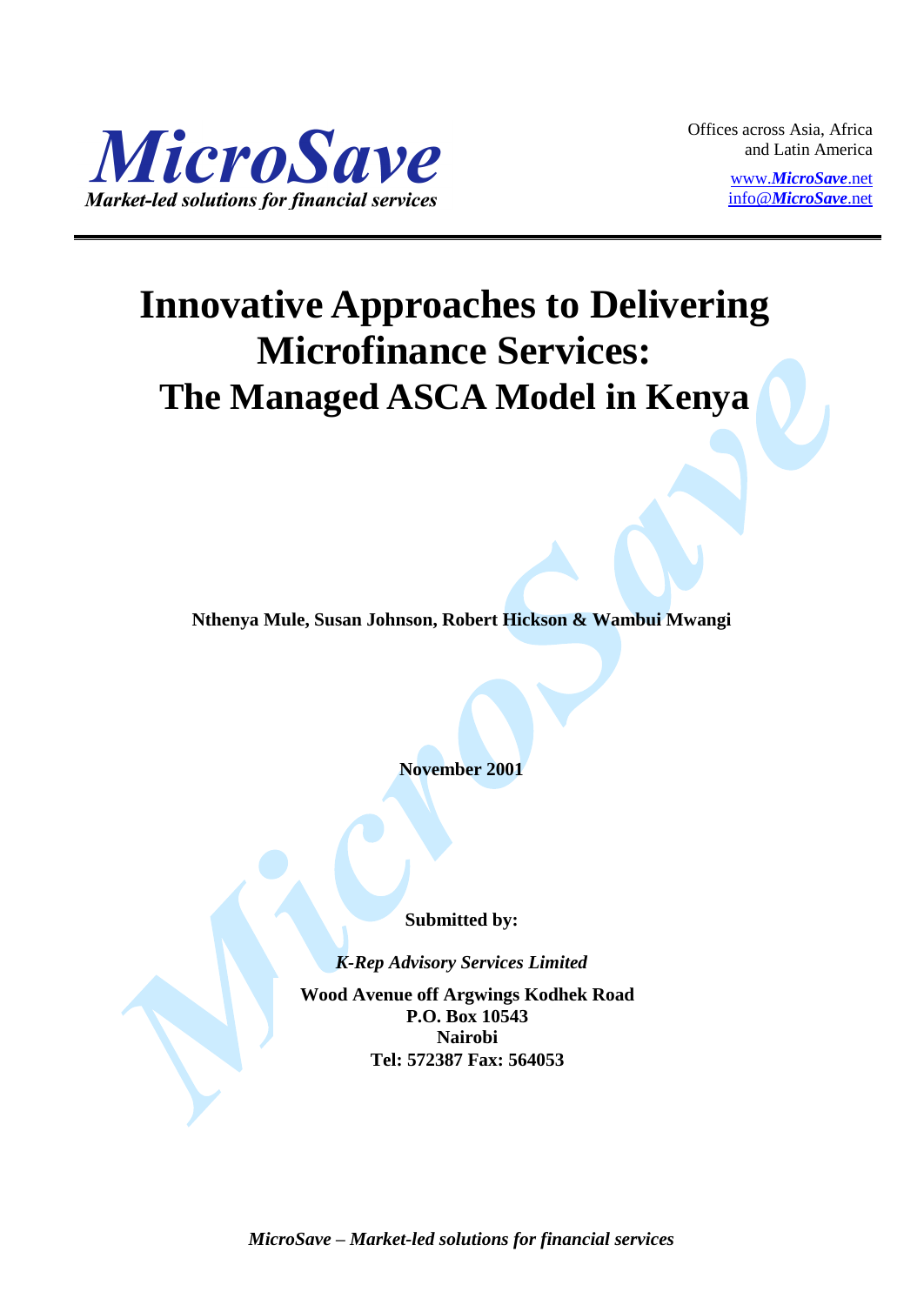$\mathbf{1}$ 

# **Table of Contents**

| 1                |                                                        |  |
|------------------|--------------------------------------------------------|--|
|                  | 1.1                                                    |  |
|                  | 1.2                                                    |  |
| $\boldsymbol{2}$ |                                                        |  |
|                  | 2.1                                                    |  |
|                  | 2.2                                                    |  |
|                  | 2.3                                                    |  |
|                  | 2.4                                                    |  |
|                  | 2.5                                                    |  |
| $\mathbf{3}$     |                                                        |  |
|                  | 3.1                                                    |  |
|                  | 3.2                                                    |  |
|                  | 3.3                                                    |  |
| 4                |                                                        |  |
|                  | 4.1<br>$\mathbf{i}$                                    |  |
|                  | $\rm ii)$<br>$\overline{iii}$                          |  |
|                  | iv)<br>V)<br>vi)<br>vii)                               |  |
|                  | 4.2<br>$\mathbf{i}$<br>$\rm ii)$<br>$\overline{iii}$ ) |  |
| 5                |                                                        |  |
|                  | 5.1                                                    |  |
|                  | 5.2                                                    |  |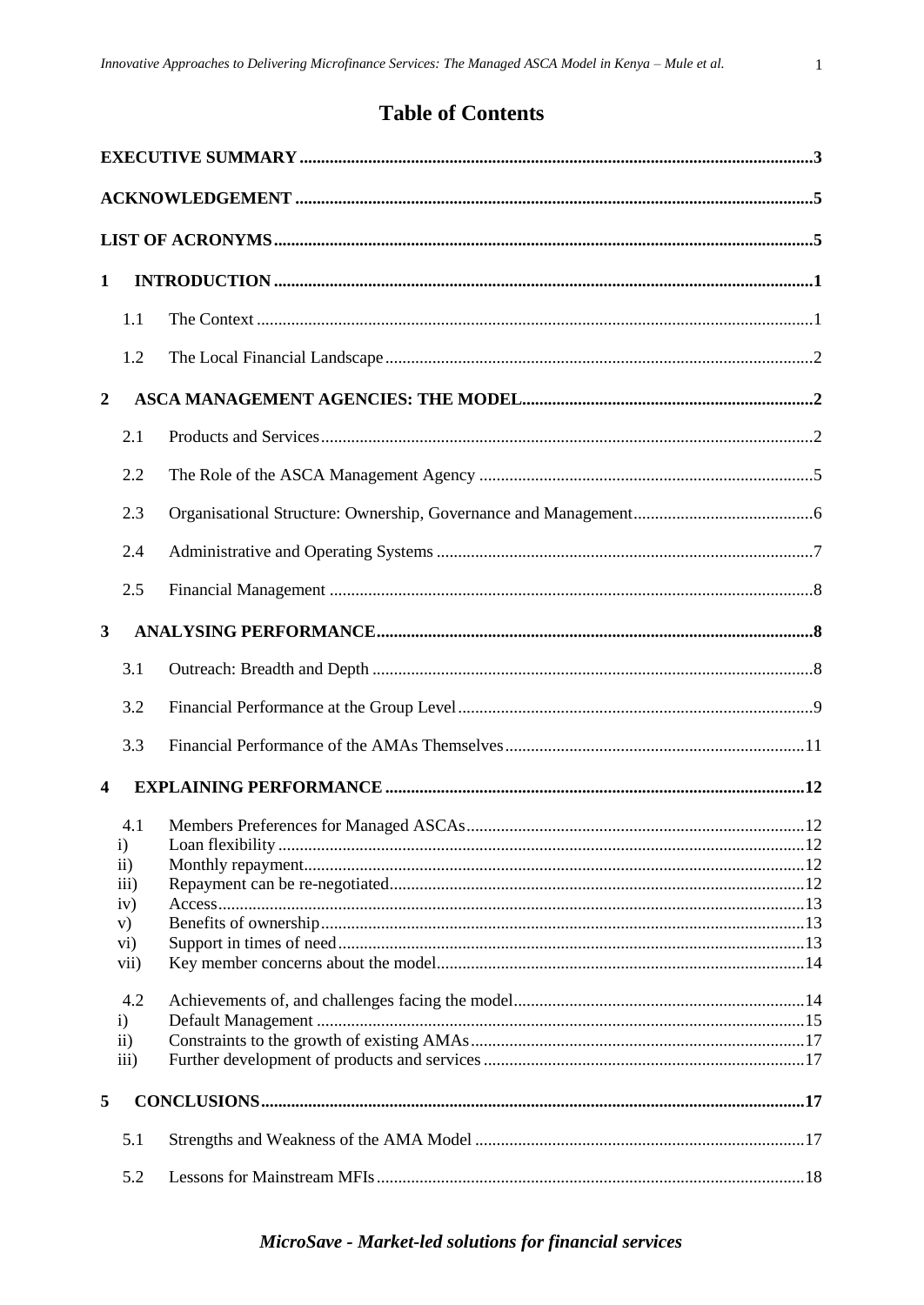| 53 |  |
|----|--|
|    |  |
|    |  |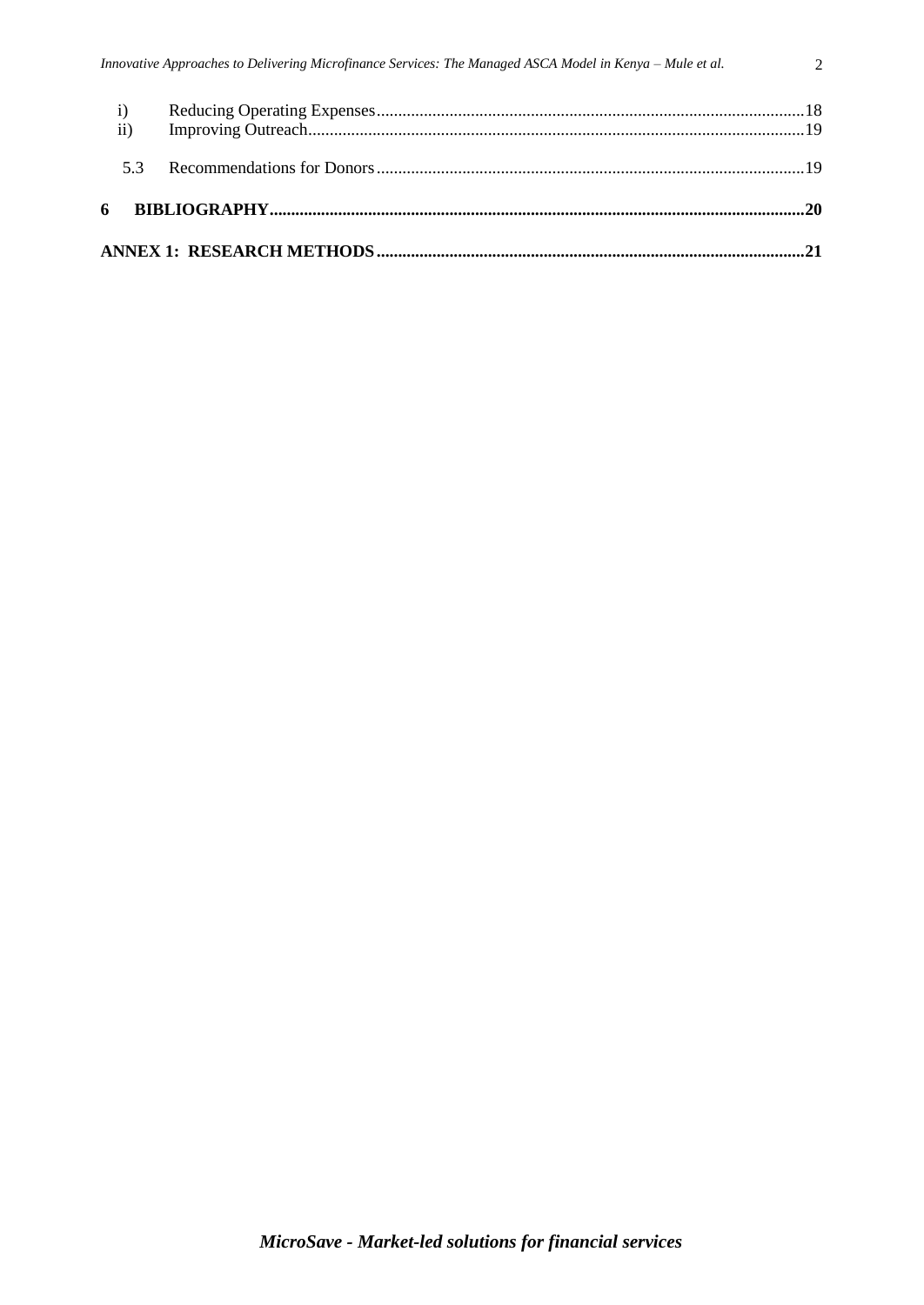# **EXECUTIVE SUMMARY**

#### <span id="page-3-0"></span>**Background**

In the Central Province of Kenya, based in the small town of Karatina in Nyeri District, there exist a number of local organisations that have developed a microfinance model in which they provide management services to group-based loan funds. These organisations operate profitably, without donor funding, and are expanding rapidly - serving approximately 29,000 clients in mid-2001. They are operating in exactly the same market as the main Kenyan MFIs whose country-wide coverage is estimated to be 135,000, but for whom high operating costs, slow intake and high client exits have constrained their efforts to achieve financial and organisational sustainability.

#### **The Study**

This study set out to study the organisations operating the model in greater depth. The groups operate as Accumulating Savings and Credit Associations (ASCAs) and we have therefore coined the term ASCA Management Agencies (AMAs) to describe the organisations providing these management services to the groups. The study set out to examine the operations of the AMAs and the groups they work with. This was done through a series of interviews with group members, group officials, staff and management of the AMAs themselves, along with data collection based on available records. Three organisations participated in the study: Partnership for Productivity (PFP), the Women's Enterprise Development Institute (WEDI) and the Small Enterprise Development Institute (SEDI).

#### **The ASCA Management Model**

The AMA assists women to form a group and, from the first meeting, members make a minimum monthly contribution of KShs100, which are called shares. From the first meeting savings are converted into loans to members of the group. As the fund grows, two types of loan are offered: short term loans called advances on which interest is paid at 10% per month, and longer term loans up to two years with interest payable at 17% flat. At the end of the year, dividends are calculated and profits distributed in relation to members shares. The dividend rate depends on the performance of the group with indicative rates varying between 16% and 60% where dividends were actually paid.

The role of the AMA is the mobilisation of the groups, and a field officer attends the monthly meeting. She may also assist the group to develop its constitution and by-laws and register with the Ministry of Culture and Social Services. Field officers keep accounts of group transactions, of which the group secretary also keeps a copy. The group pays the AMA a service fee of 1% of the value of the fund up to a maximum of KShs2,500 per month. In addition the AMA has a key role in default management. The AMA is responsible for identifying and following up defaulters, an aspect of the service which members appreciate as it avoids the social friction that may be caused by following up on defaulters themselves.

Apart from PFP, which is registered as an NGO, the other AMAs are run as sole proprietorships with owner-managers. The Programme Managers in WEDI and SEDI own the institutions and oversee their running. They drive the programmes single-handedly, recruiting and supervising all staff, networking with existing groups to draw in new clients and making all strategic decisions. The AMAs performance in terms of outreach and income is therefore determined to a large extent by the foresight, ingenuity and hard work of the Programme Managers.

#### **Performance of the model**

Breadth of outreach: The estimated outreach of these three AMA was 29,000 in mid-2001, up from approximately 17,000 at the end of 1999. The geographic coverage of these groups has spread out from the base in Karatina to cover Kirinyaga District to Laikipia District and encompassing Nyahururu, Nanyuki and Nyeri. During the last 18 months fierce competition for clients has forced AMAs to extend their reach to less populous areas away from Karatina and Nyeri. As a general rule AMAs have extended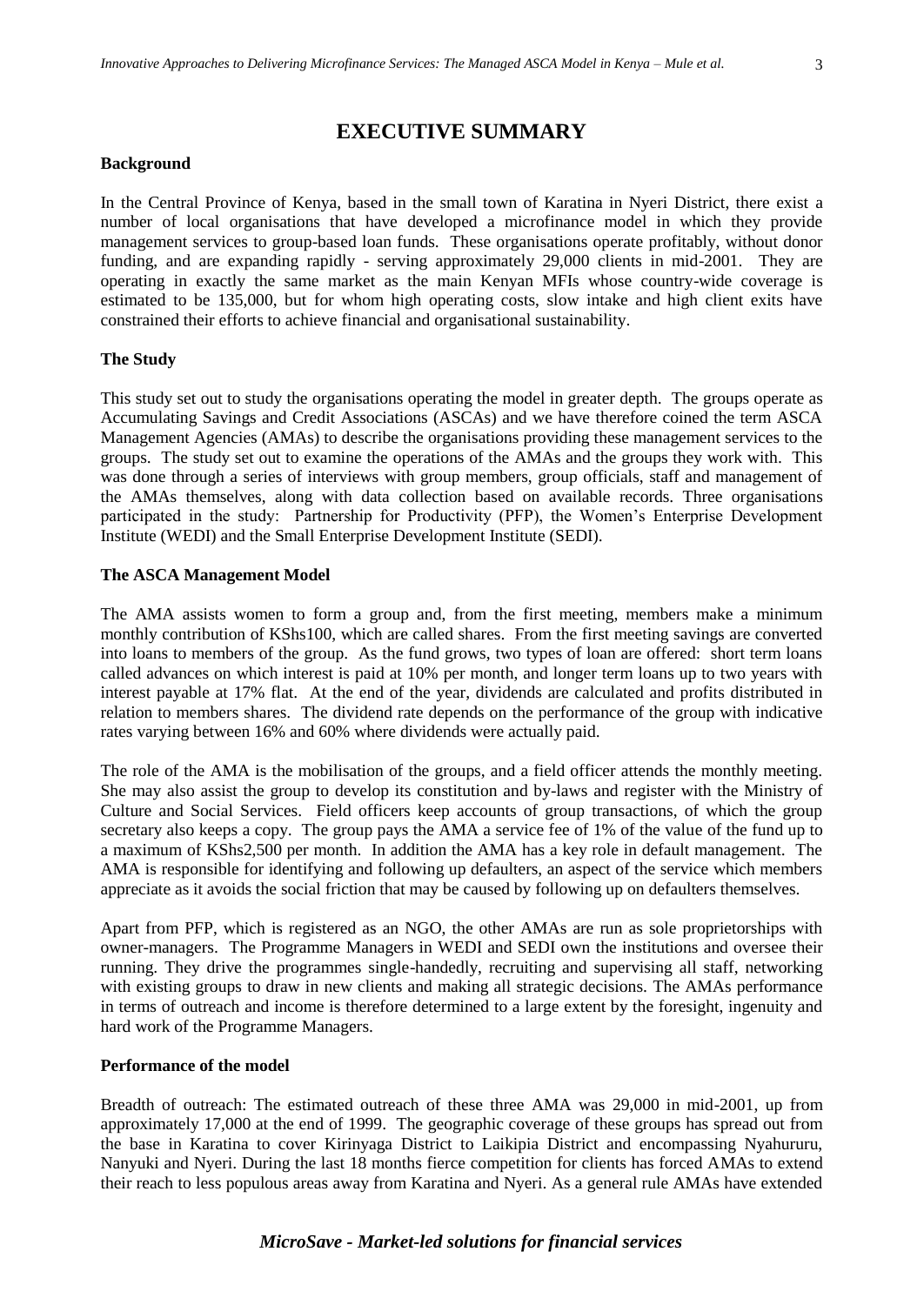further into remote rural areas in this region than the MFIs. It is also calculated that in 1999 MFIs operating in the region around Karatina had approximately 2000 members while the AMAs had approximately 10,000. However, the figures for AMA membership should be treated with caution as it is not always possible to establish the status of members, some of whom may be in long term default but because of the nature of the model still appear in the records.

Depth of outreach: While the research did not undertake a survey to establish specific socio-economic characteristics of members, the qualitative evidence suggests that the model has greater depth of outreach than the standard MFI model. Groups were numerous in rural locations, and could also be formed among professionals such as teachers, nurses and civil servants. The design of the model appears to offer greater flexibility for poorer clients due to the fact that it is not required that a member have a loan; loans can be as small as needed and for periods as short as a month. These features as well as the monthly meetings make the approach popular.

Financial performance of groups:The total value of funds held in the groups is estimated to have been KShs155m (US\$2m) at the end of 1999 and Kshs215m (US\$2.75m) by mid-2001. This gives an average savings per member of KShs4,524 (US\$58). However, group records do not easily allow the status of the group's loan portfolio to be established, and hence clear statements about the effectiveness of the approach in managing default are difficult to make.

Financial performance of AMAs: The AMAs use the service fees to cover their costs and are proving profitable. The cost structure of the AMAs is kept very low with a minimum of fixed assets. Salaries are low, offices are rented, and book-keeping systems are mostly manual – only one AMA has a computer. One of the AMAs does not even have electricity, choosing instead to operate during daylight.

## **Explaining performance**

Members explain the **advantages** of the AMA groups as follows: access to loans is more or less assured; loans are flexible in terms of size and duration; saving and repayment is monthly; there is the potential to renegotiate repayment should problems arise; the group is a means to extend social networks which can offer social support in the event of crises and lifecycle events; interest stays within the group and the dividend can be high.

The key **concern** that members express is over the service offered by the AMA in return for the management fee, especially in relation to debt collection. In this case when the AMA has to visit members to reclaim funds, it will charge the member the costs, which may be up to KShs500. This may absorb any money the member has available for repayment and the group has not regained any of its funds. Members and groups feel aggrieved by this process.

This is one of the key **challenges** facing the model. The delegation of the debt collection role to the AMA produces an incentive problem. The AMAs earn a fixed fee from the group and therefore in order to maximise their own returns wish to minimise the time and effort they spend following up defaulters. Moreover, the fact that they can charge pass for follow could be seen as an added incentive not to deal with them effectively.

A further problem is that, once the default problem has become significant in a group, the exact means through which it can be liquidated are unclear. This is, in part, caused by the lack of a clear and documented service agreement between the AMAs and the group which defines service and exit options. It is, in part, the problems in default that have led to rapid growth: since declining repayment tends to result in falling income for the AMA and the incentive to recruit new groups.

A further complication in this situation is that because the group owns the funds, attempts by the AMA to pursue default more severely, may be resisted by groups. Groups have the ability – and the right – to determine the default management regime and some groups will wish to be stricter than others.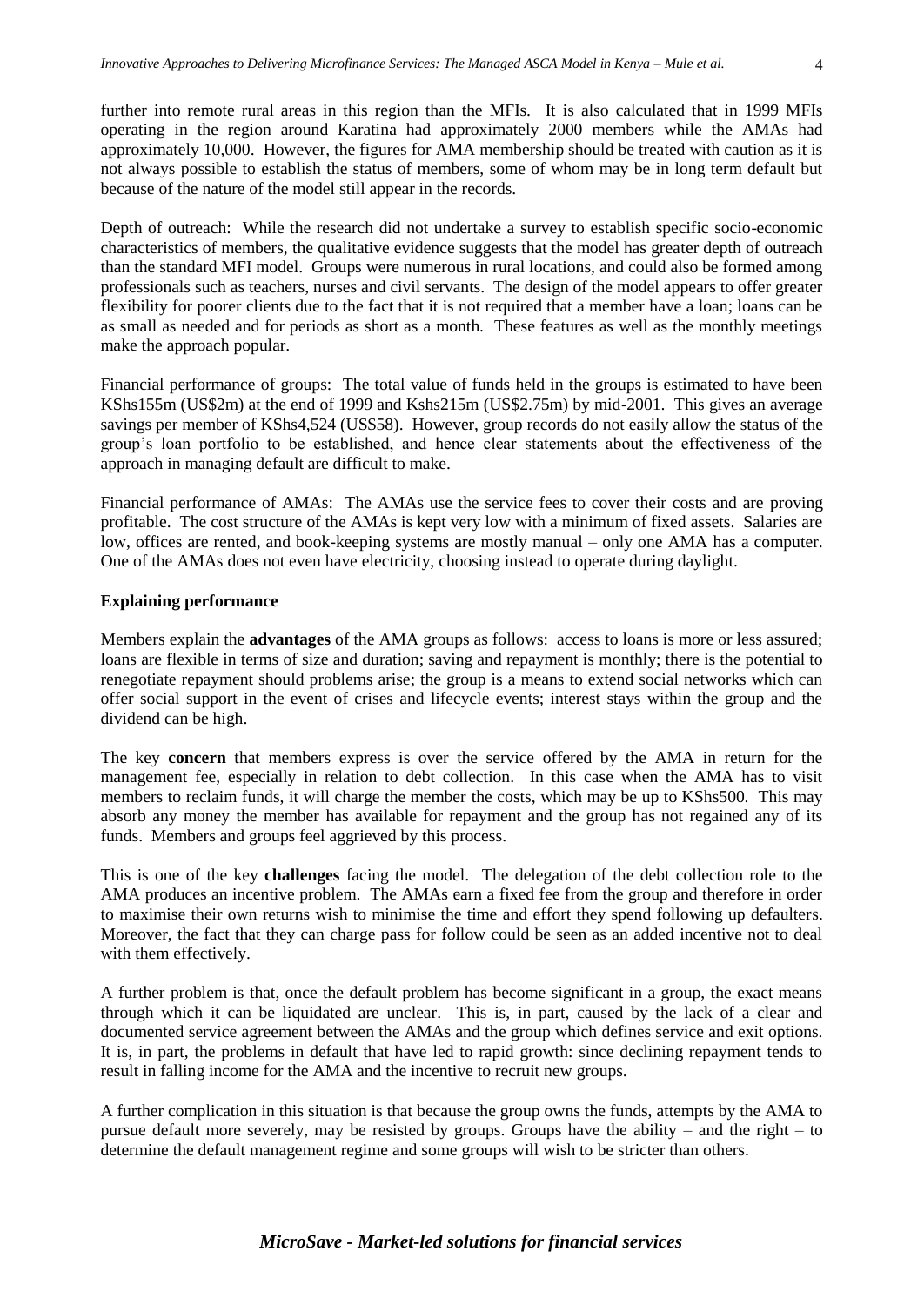The resolution of this problem could involve a stronger and more clearly defined set of responsibilities for the group in terms of default management, since it is the group members that own the funds. Second, and in consequence of the first point, service agreements between groups and the AMAs which address more explicitly the roles of the different parties in relation to default management could be introduced. Third, means through which to better link fees to the success of the AMA in recovery could be explored. Fourth, service agreements could better clarify the options of the members and the groups to exit the service. Finally, strategies could be developed with the AMAs to address the revitalisation groups that have significant default problems.

#### **Conclusions**

The key **strengths** of this model are the entrepreneurial spirit of the providers and their need to respond to client demand rather than donor satisfaction; that the model builds on the popularity of informal group mechanisms such as ROSCAs and ASCAs; that its low entry and operating costs allow for easy replicability. The model also offers a middle road between MFI provision and self-help group approaches that tend to assume the capacity for user-management.

However, the **weaknesses** include poor portfolio management, weak institutional management, dependence on a single director, and the incentive problem in default management.

The lessons for mainstream MFIs are that operations can be carried out on a low cost basis and that adaptation of products may allow for greater outreach in terms of both breadth and depth of coverage.

Recommendations for donors: This model has arisen out of the withdrawal of donor support to a local NGO that then developed this model in order to survive. This suggests that withdrawal can spur innovation. However donor intervention in the model is likely to undermine its positive attributes, especially, for example, if a fund was created for AMAs to on-lend to groups. On the other hand, it appears that the incentive problems involved in the design require revisiting in order that they can be better aligned. In addition, these organisations would benefit from the improvement of their management and administration systems if appropriate technical assistance can be provided.

#### <span id="page-5-0"></span>**Acknowledgement**

The authors are especially grateful to Mr Mugo of WEDI, Mr John Okumu of PFP and Mr Waigwa of SEDI for their co-operation in allowing us to conduct the study and their assistance in its completion. We are also grateful to *MicroSave* for funding it.

#### <span id="page-5-1"></span>**List of Acronyms**

| AMA             | <b>ASCA Management Agency</b>                      |
|-----------------|----------------------------------------------------|
| ASCA            | <b>Accumulating Savings and Credit Association</b> |
| <b>CEO</b>      | <b>Chief Executive Officer</b>                     |
| <b>MFI</b>      | Microfinance Insitution                            |
| <b>PFP</b>      | Partnership for Productivity                       |
| <b>ROSCA</b>    | Rotating Savings and Credit Association            |
| <b>SEDI</b>     | Small Enterprise Development Institute             |
| <b>WEDI</b>     | Women's Enterprise Development Institute           |
|                 |                                                    |
| <i>Ngumbaco</i> | Advances – short term loans of one month           |

*Giteti* A ROSCA or ASCA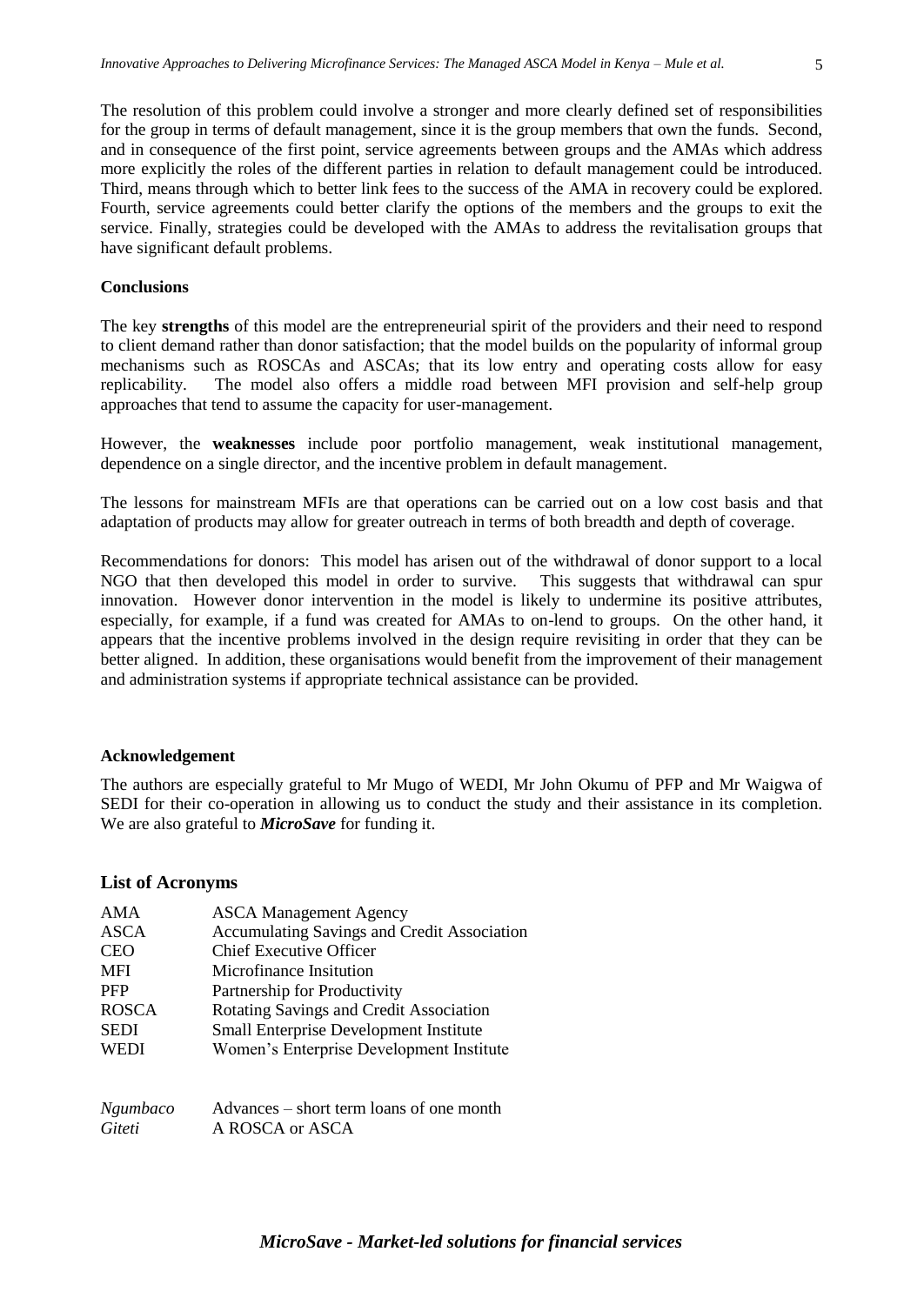# <span id="page-6-0"></span>**Innovative Approaches to Delivering Microfinance Services: The Managed ASCA Model in Kenya**

Nthenya Mule, Susan Johnson, Robert Hickson & Wambui Mwangi

#### **1 Introduction**

During the 1990s, microfinance organisations using the group-based lending model and with donor support have reached approximately 135,000. However, high operating costs, slow intake and high client exits have constrained their efforts to achieve financial and organisational sustainability. By contrast, in Central Province, there exist a number of local institutions using a microfinance model that, in the same environment and without donor funding, are operating profitably and expanding rapidly. The model these organisations operate is one in which they provide management services to group-based loan funds. The groups operate as Accumulating Savings and Credit Associations (ASCAs) and we have therefore coined the term ASCA Management Agencies (AMAs) to describe the organisations providing these management services to the groups.

The managed ASCA model was originally conceived by Partnership for Productivity (PFP) based in Karatina. This is a local NGO that had started out in Western Province in 1968 and provided a range of donor funded developmental interventions with women's groups, including lending to individuals and groups. It started working in Nyeri in 1988, having moved there because it was seen as being an economically vibrant region inhabited mostly by Kikuyu who are known for their business acumen. In 1994 donors withdrew funding and, lacking funds, PFP decided to work with the groups that had their own funds in a revolving loan fund or ASCA. They assisted the group in the management of the fund run to a specific format for which they charged a fee. This model was not successful in Western Kenya and that part of PFP's operations closed down. Then in 1995 the training officer of PFP, who had played a key role in developing the model, decided to start his own company - the Women's Enterprise Development Institute (WEDI) - opening an office immediately next door to PFP and taking with him some of the groups from PFP. This organisation then recruited a large number of groups. In January 1999 one of the WEDI staff then also broke away and started another organisation called Small Enterprise Development Institute (SEDI) and, as with the earlier split from PFP, took some groups with him from WEDI. This process has continued to this day and now some eight such entities operate the Managed ASCA model in the region with estimated outreach to over 25,000 clients. These comprise PFP, WEDI and SEDI based in Karatina, which are the focus of this study. A further three organisations have been formed in Karatina during 2001. Another organisation called Kenya Entrepreneurship Promotion Programme (KEPP) is based in Thika.

This objective of this report is to describe the operation of the model and to examine its performance. The last section examines its strengths and weaknesses and suggests lessons that other MFIs and donors can learn from this experience.

## <span id="page-6-1"></span>**1.1 The Context**

The late 1990s have been a period of macro-economic decline in Kenya with official figures (Central Bureau of Statistics and Ministry of Finance and Planning 2001) indicating that year on year growth has declined steadily from 4.6% in 1996 and turning into negative growth of 0.3% in 2000. Agricultural growth in 2000 has declined more rapidly to negative 2.4%. Official figures also suggest a doubling of inflation between 1999 and 2000 from 3.5% to 6.2%.

Central Province, in particular Nyeri, Kirinyaga and Muranga Districts are heavily dominated by tea and coffee farming and these areas also have vibrant enterprise areas in both district centres and small towns. The recent substantial decline in coffee prices on the world market has had a dramatic effect on local incomes in these areas since the high levels of 1997. This situation, along with the 'splitting' of coffee co-operative societies from their secondary societies into autonomous primary societies has contributed to instability and violence in the coffee sector. By contrast tea prices have been more stable.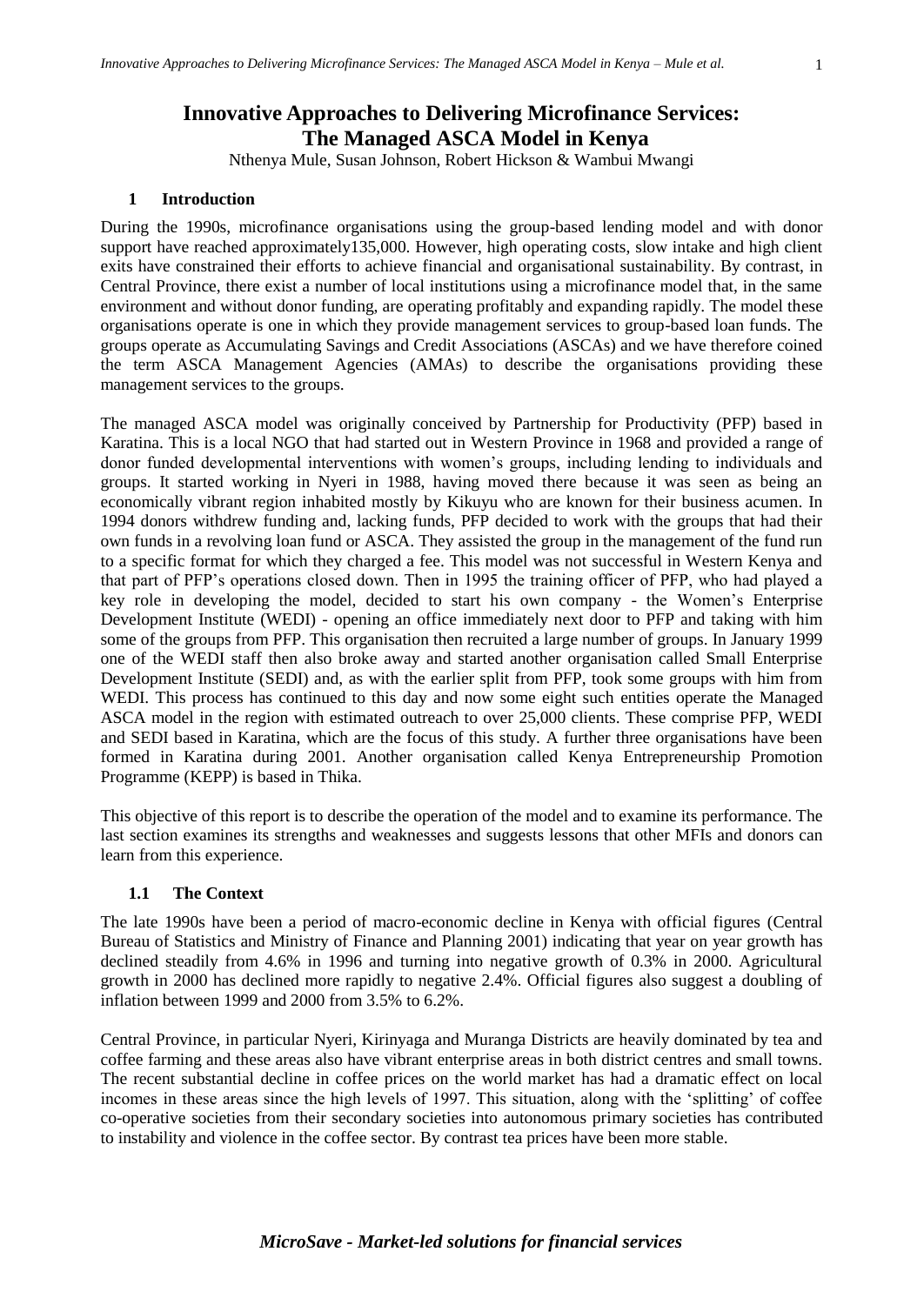The Government's Kenya Poverty Assessment (1998) using 1994 data suggests that Nyeri District - the second richest in the country - does not experience absolute poverty<sup>1</sup> in a year when the rains are good. Other districts of Central Province may not quite achieve this level but are not far behind. Beyond the high-potential agricultural areas on the slopes of Mt Kenya, livelihoods are based on irrigated horticulture activities, and in the Nyahururu and Nanyuki areas livestock farming and the production of wheat on more extensively operated farms with the far north and east of the region giving way to ranching and some European farms. The year 2000 was characterised by a severe drought. As a consequence electricity rationing resulted in manufacturing and industrial sectors working below capacity levels, leading to reduced production. The retail sector, which relies on significant inputs from the manufacturing and industrial sectors, was also adversely affected.

#### <span id="page-7-0"></span>**1.2 The Local Financial Landscape**

The financial sector based in Karatina<sup>2</sup> but extending to Nyeri and other districts in Central Province comprises a huge range of financial institutions. Starting with the formal sector, all five of the main nationally present banks have branches in Nyeri District: Barclays, Standard Chartered, Kenya Commercial Bank, National Bank of Kenya and the Co-operative Bank. Building societies and Non-Bank Financial Intermediaries (NBFIs) such as Equity Building Society, Consolidated Finance and the Housing Finance Corporation of Kenya (HFCK) are also present. The Savings and Credit Co-operative (SACCO) sector is quite diverse. There are 'rural' SACCOs such as Nyeri Farmers SACCO Society, Nyeri Tea Growers SACCO and Mathira Tea Growers SACCO. There are also employee based SACCOs such as Nyeri District Teachers SACCO and SACCOs associated with smaller local employers such as hospitals (eg Uringiti at Tumutumu Hospital) and local councils. In addition in the *matatu* sector over the 1990s, SACCOs have arisen based in the transport associations that run specific routes.

Further financial intermediaries in the formal sector are parastatal organisations such as the Agriculture Finance Corporation, Kenya Industrial Estates (which gives individual loans to enterprises) and the Kenya Post Office Savings Bank. Organisations which have been donor funded and offer group-based lending programmes are Kenya Women Finance Trust (KWFT), K-Rep, FAULU and the Small and Micro Enterprise Programme (SMEP).

This diversity of formal financial intermediaries is complemented by a vibrant array of informal financial mechanisms. Rotating Savings and Credit Associations (ROSCAs - known locally as *iteti*) are very popular and operate in both rural and urban areas with a number of modes of operation. In urban areas where transactions are daily some of these do not meet but a collector appointed by the group runs their activities. Some of these groups have developed into ASCAs that operate their own loan fund. Finally, there are a small number of moneylenders although they tend to maintain a low profile.

# <span id="page-7-1"></span>**2 ASCA Management Agencies: The Model**

In this model, there are two organisations: the AMA and the group. Groups may already be in existence or may be formed by the AMA, but as a group with a constitution of its own it registers with the Ministry of Culture and Social Services. The AMA then provides services to the group to enable it to manage its activities.

## <span id="page-7-2"></span>**2.1 Products and Services**

The AMAs offer a template for the operation of the ASCAs that is almost uniform. Small differences have arisen as the organisations have formed and this has in part been a response to client feedback. The products are described below and summarised in Table 1.

Members form a group and from the first meeting members make a minimum monthly saving of KSh 100, which are also called shares. Members may save as much as they wish. From the first meeting

 $\overline{a}$ 

<sup>&</sup>lt;sup>1</sup> Absolute poverty is defined here as below an overall poverty line which captures the basic minimum food and non-food consumption requirement. (Government of Kenya 1998).

<sup>2</sup> See Johnson 2001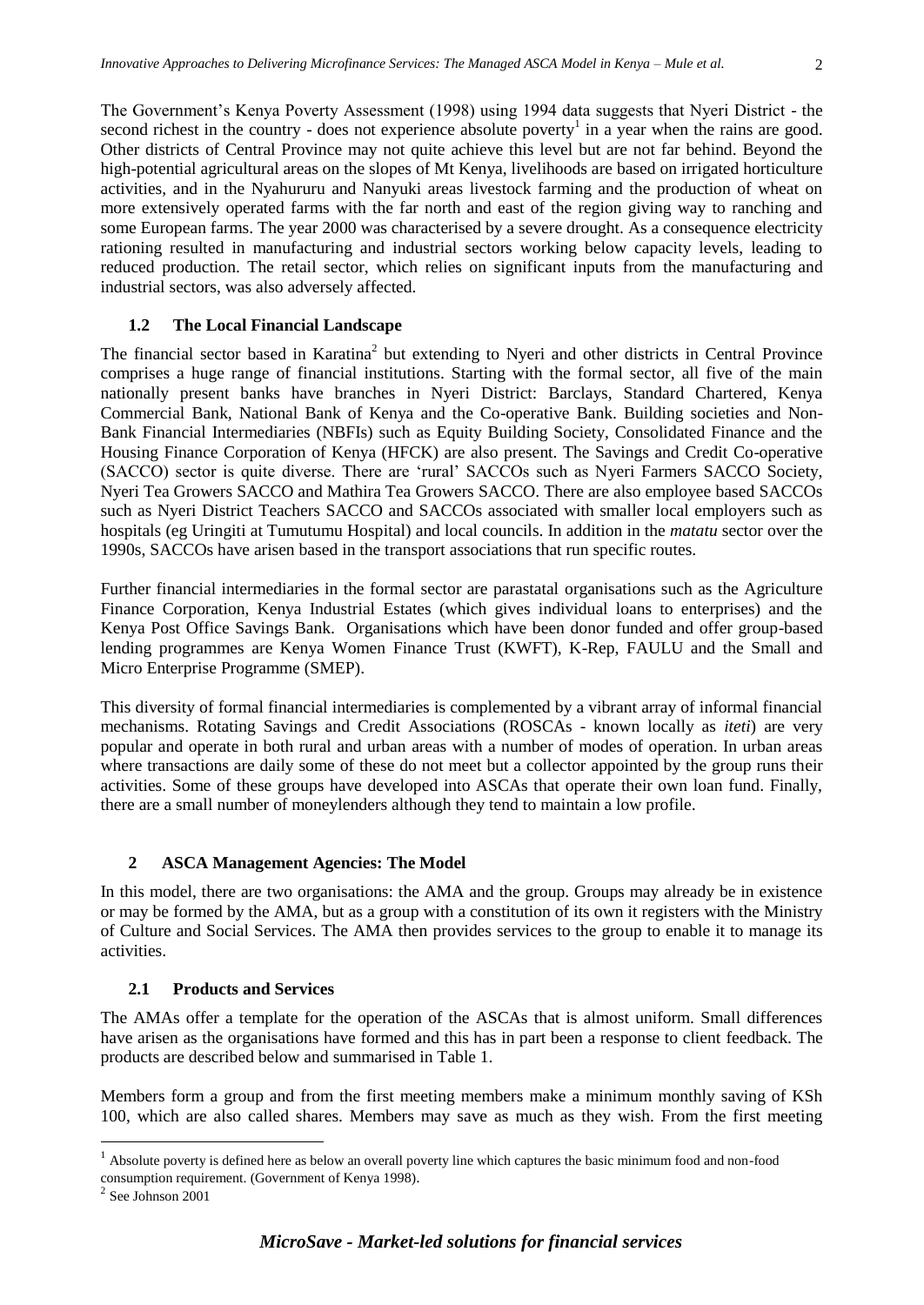savings made are converted into small loans to members of the group, at ten per cent per month. This continues until the fund grows sufficiently to offer the two main credit products. One is a short-term advance (known locally as *ngumbaco*), which is usually for a month and on which a flat 10% interest is paid (annual effective rate 120%). An access fee of between KSh 10-20 (US\$0.13-0.26) is paid in order to get the *ngumbaco*. *Ngumbaco* may be renewed for up to three months, if the interest is paid monthly. Members are entitled to advances of between two and three times their savings. The other credit product is a longer-term loan for up to three times shares for between ten and 24 months at 17% flat, repaid in equal monthly instalments. A one per cent application fee is levied on these longer-term loans and the application form requires other family members to act as guarantors or household assets to be pledged. A grace period of one to three months is permitted on the loan.

The organisations only really differ in the details of their products. For example, SEDI claims to calculate the interest on a declining balance basis for these longer-term loans. The interest paid by members on loans is paid into the Revolving Loan Fund and, therefore, belongs to the members. At the end of the year the dividend is calculated. This is based on the interest accumulated in the fund. The high rates of interest on loans means that the interest paid into the fund is substantial and hence yields very high dividends. Dividends are calculated by the AMAs on behalf of the groups, and an allowance of 30% of the value of the fund is made for loan loss provision before the remaining profit is distributed as shares. In some of the organisations, the dividend also comprises 10% of the amount that a member has paid in interest on advances. This adjustment was made as a result of feedback from members: those who take advances (*ngumbacho)* realised that they were paying much more interest than those taking longer term loans and thought that they should therefore benefit more when the dividend was paid. Also in December there is a bonus or "celebration" which is a flat payout of around KSh 500 (about US\$6.40). This is deducted and provided to the group as cash before the members' dividends calculated. Individual dividends are either paid as additional shares or used to offset outstanding loans.

In addition the group may decide to save for a specific project of their own. This may involve a monthly contribution that is used at the end of the year to buy all members a specific household or other item such as cooking pots, plates, mattresses or jumpers. This project is also completed in December.

Savings withdrawals can be made down to KSh 1,000 (about US\$12.80) if the member has no loans outstanding. Otherwise, she can only withdraw down to the value of the shares required to guarantee her short-term advance (one third the value of the advance). She cannot withdraw at all if she has a long-term loan.

PFP has introduced an Education Booster Fund, which has also been adopted by SEDI. This allows members to save so that they can meet the education expense requirements for their children at the beginning of the year. Members save any amount they wish each month over and above the minimum KSh 100 per month. The savings receive 10% per month interest, but withdrawals can only be made in December.

A member can leave the group by giving notice. She can then withdraw her shares, net of any outstanding loans, and she may receive a proportion of the accumulated profit in the fund. This calculation can slightly differ between the AMAs, but more importantly if there is a significant degree of default in the group, the AMA will not usually allow the 'profit' element to be withdrawn by the member. If default in the group is very serious then even withdrawal of shares may be difficult.

|                          | PFP                  | WEDI                 | <b>SEDI</b>          |
|--------------------------|----------------------|----------------------|----------------------|
| <b>Group Formation</b>   |                      |                      |                      |
| <b>Registration Fees</b> | KSh 150 per member,  | KSh 150 per member,  | KSh 150 per member,  |
| (paid to group and       | for new groups; non- | for new groups; non- | for new groups; non- |
| retained by the group)   | refundable           | refundable           | refundable           |
| Passbooks                | KSh 50               | $KSh$ 30             | $KSh$ 50             |

#### **Table 1 Services Comparison Matrix**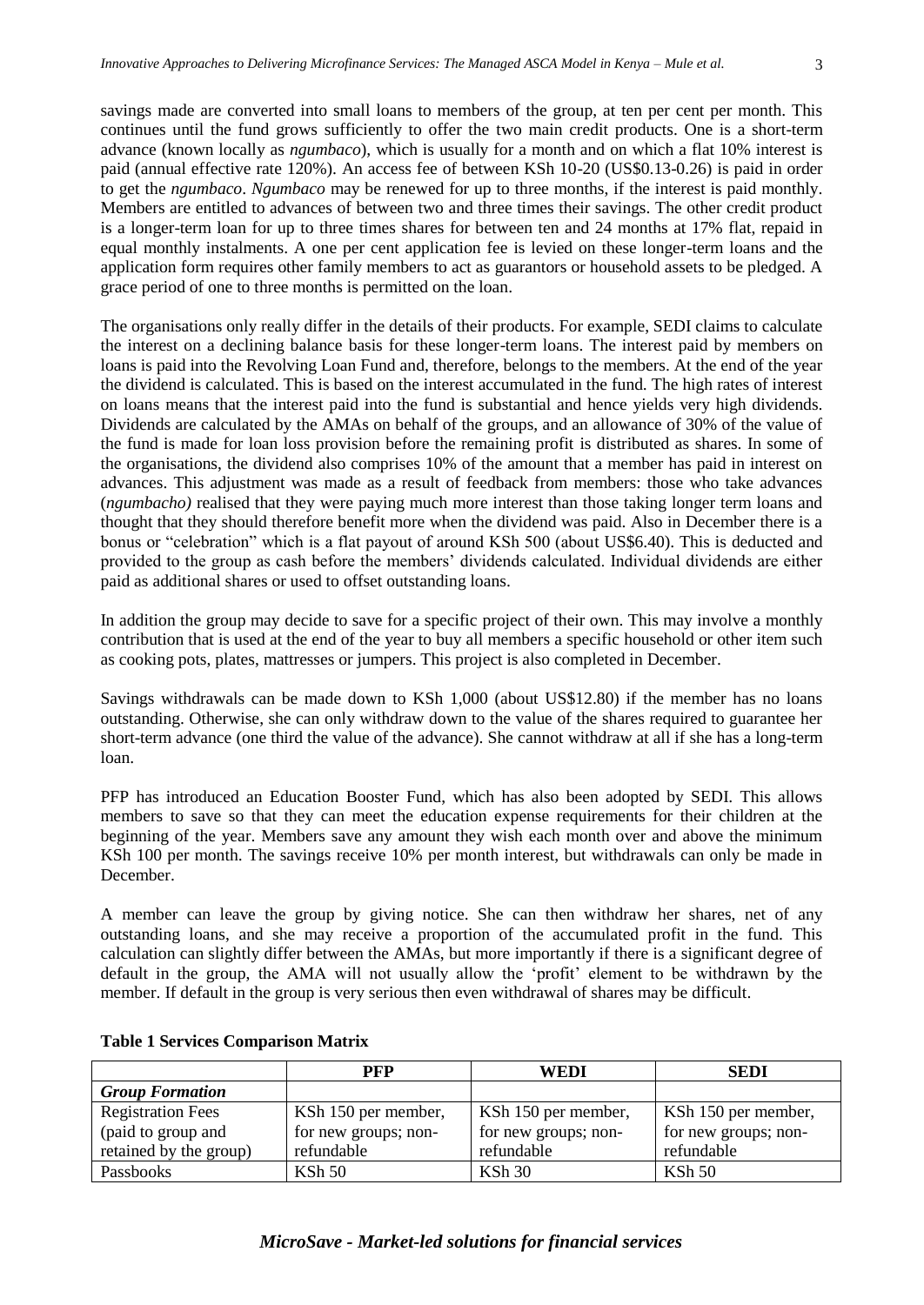|                                     | <b>PFP</b>                          | <b>WEDI</b>                         | <b>SEDI</b>                         |
|-------------------------------------|-------------------------------------|-------------------------------------|-------------------------------------|
| Registration with MCSS <sup>3</sup> | KSh 1,000                           | KSh 1,000                           | KSh 1,000                           |
| Minimum Share                       | <b>KSh 100</b>                      | <b>KSh 100</b>                      | <b>KSh 100</b>                      |
| Contribution per month              |                                     |                                     |                                     |
| Share Withdrawal                    | Can withdraw shares up              | Can withdraw shares up              | Can withdraw shares up              |
|                                     | to a minimum of KSh                 | to a minimum of KSh                 | to a minimum of KSh                 |
|                                     | 1,000                               | 1,000                               | 1,000                               |
| Late Joiners Registration           | Average shareholding                | Average shareholding                | Average shareholding                |
| Fees                                |                                     |                                     |                                     |
| <b>Advances</b> (Ngumbaco)          |                                     |                                     |                                     |
| <b>Maximum Advance</b>              | Three times shares                  | Three times shares                  | Two times shares                    |
| Amount                              |                                     |                                     |                                     |
| <b>Interest Rate</b>                | 10% per month                       | 10% per month                       | 10% per month                       |
| Loan Access Fee <sup>4</sup>        | <b>KSh. 10</b>                      | <b>KSh. 10</b>                      | <b>KSh. 10</b>                      |
| Loan Term                           | 1 month                             | 1 month                             | 1 month                             |
| Late Payment Penalty                | 10% of total                        | 10% of total                        | 10% of total                        |
|                                     | outstanding amount                  | outstanding amount                  | outstanding amount                  |
| <b>Rollover Conditions</b>          | 2 cycles of interest only           | 2 cycles of interest                | 2 cycles of interest                |
|                                     | payments. If full                   | payment only. If full               | payment only. If full               |
|                                     | outstanding balance not             | outstanding balance not             | outstanding balance not             |
|                                     | paid by 3 <sup>rd</sup> cycle, seek | paid by 3 <sup>rd</sup> cycle, seek | paid by 3 <sup>rd</sup> cycle, seek |
|                                     | intervention of lawyer              | intervention of lawyer              | intervention of lawyer.             |
| <b>Long Term Loans</b>              |                                     |                                     |                                     |
| Maximum Loan Amount                 | 3 times shares                      | 3 times shares                      | 3 times shares                      |
| Loan term                           | 15-24 months                        | 5-24 months                         | 15-24 months                        |
|                                     | KSh $5,000 - 15$ months             | KSh $5,000 - 5-15$                  | KSh $5,000 - 15$ months             |
|                                     | KSh $10,000 - 20$                   | months                              | KSh $10,000 - 20$                   |
|                                     | months                              | KSh 10,000 - 10-20                  | months                              |
|                                     | KSh 15,000-20,000 -                 | months                              | KSh 15,000-20,000 -                 |
|                                     | 24 months                           | KSh. 15,000 - 10-24                 | 24 months                           |
|                                     |                                     | months                              |                                     |
|                                     |                                     | KSh. $20,000 - 10-24$               |                                     |
|                                     |                                     | months                              |                                     |
| <b>Interest Rate</b>                | 17% p.a. flat                       | Flexible: 10% p.a. flat             | 17% p.a. reducing                   |
|                                     |                                     | for shortest repayment              | balance                             |
|                                     |                                     | periods on each loan                |                                     |
|                                     |                                     | step; 17% p.a. flat on              |                                     |
|                                     |                                     | the longest repayment               |                                     |
|                                     |                                     | period on the loan step             |                                     |
| Loan Application Fee                | 1% loan amount                      | 1% loan amount                      | 1% loan amount                      |
| Late Payment Penalty                | Deduct total outstanding            | Confiscate and sell off             | 10% of outstanding                  |
|                                     | instalment from shares              | pledged assets                      | instalment amount -                 |
|                                     |                                     |                                     | deducted from shares                |
| <b>Shares</b>                       |                                     |                                     |                                     |
| Monthly Contribution                | Minimum contribution                | Minimum contribution                | Minimum contribution                |
|                                     | <b>KSh 100</b>                      | <b>KSh 100</b>                      | <b>KSh 100</b>                      |

 $\overline{a}$ 

 $3 \text{ Ministry}$  of Culture and Social Services<br> $4 \text{ This fee is a condition that has been introduced by the groups and not the AMAs. The members view this as a way of the$ individual showing appreciation for the services s/he can access from the fund. This fee goes back into the capital fund.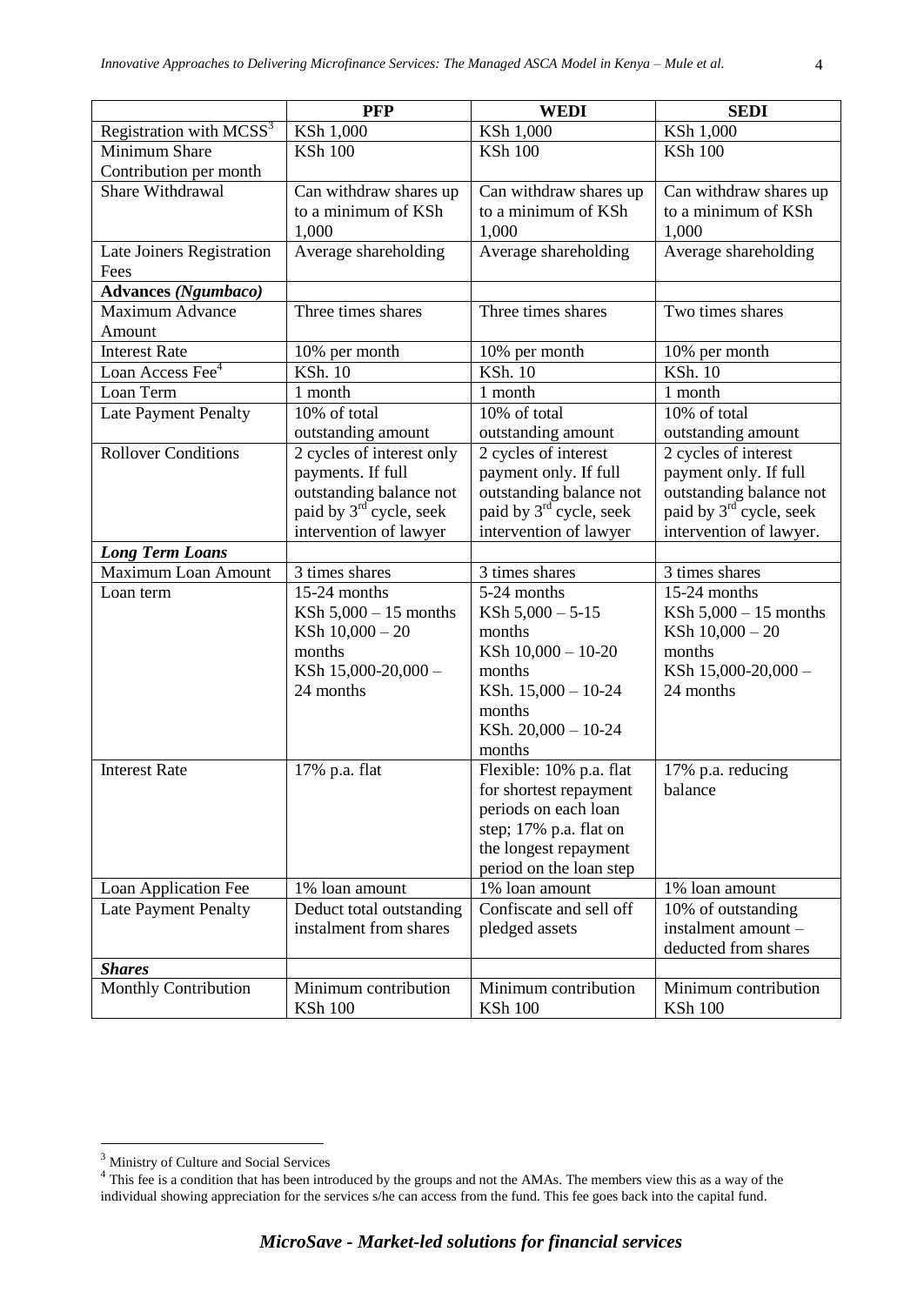|                                       | <b>PFP</b>                                                         | WEDI                                                                        | <b>SEDI</b>              |  |  |  |
|---------------------------------------|--------------------------------------------------------------------|-----------------------------------------------------------------------------|--------------------------|--|--|--|
| Dividend Earnings                     | Payable annually and calculated as follows:                        |                                                                             |                          |  |  |  |
|                                       |                                                                    | Total Revolving Loan Fund (TRLF) = advances + long term loans + cash in     |                          |  |  |  |
|                                       | bank                                                               |                                                                             |                          |  |  |  |
|                                       |                                                                    | Annual Profit $(AP)$ =TRLF – shares – 30% of TRLF as a loan loss provision  |                          |  |  |  |
|                                       |                                                                    | Group Dividend $\%$ = Annual Profit/average value of shares over the year x |                          |  |  |  |
|                                       | 100%                                                               |                                                                             |                          |  |  |  |
|                                       |                                                                    | Dividend paid to each member= Group Dividend % x individual member's        |                          |  |  |  |
|                                       | average shares over the year                                       |                                                                             |                          |  |  |  |
|                                       |                                                                    | The dividend is credited to members share accounts or used to reduce        |                          |  |  |  |
|                                       | outstanding loan balances.                                         |                                                                             |                          |  |  |  |
|                                       | 'Bonus' = KSh 500 paid in cash to members - also paid in December. |                                                                             |                          |  |  |  |
| <b>Voluntary Savings</b> <sup>5</sup> | Can contribute to the                                              | Can contribute to the                                                       | Can contribute to the    |  |  |  |
|                                       | <b>Education Booster</b>                                           | Project Fund. These                                                         | <b>Education Booster</b> |  |  |  |
|                                       | Fund, specifically to                                              | monies are used for                                                         | Fund, specifically to    |  |  |  |
|                                       | pay for education                                                  | RoSCA activities or to                                                      | pay for education        |  |  |  |
|                                       | expenses                                                           | buy specific items for                                                      | expenses                 |  |  |  |
|                                       | Can contribute to the                                              | the whole group and are                                                     | Can contribute to the    |  |  |  |
|                                       | Project Fund. These                                                | accounted for as a                                                          | Project Fund. These      |  |  |  |
|                                       | monies are used for                                                | "member's" account.                                                         | monies are used for      |  |  |  |
|                                       | RoSCA activities or to                                             |                                                                             | RoSCA activities or to   |  |  |  |
|                                       | buy specific items for                                             |                                                                             | buy specific items for   |  |  |  |
|                                       | the whole group and are                                            |                                                                             | the whole groups and     |  |  |  |
|                                       | accounted for as a                                                 |                                                                             | are accounted for as a   |  |  |  |
|                                       | "member's" account.                                                |                                                                             | "member's" account.      |  |  |  |

## <span id="page-10-0"></span>**2.2 The Role of the ASCA Management Agency**

 $\overline{a}$ 

The AMAs mobilise women to form ASCA groups. While in the past, they also recruited men's groups, their experience with them has been very poor and there are now only a very few in the programme. They visit new areas and inform women of the model and benefits of forming such organisations. They work either with existing groups<sup>6</sup>, or facilitate the formation of new groups, which have on average 30 members. When groups do not reach these levels, groups from neighbouring areas may form a group under the auspices of the AMA. In towns, individuals may sign up at their offices and once sufficient women have indicated interest the AMA will call them to form a group<sup>7</sup>. When a group forms, members pay a KSh 150 registration fee to the group fund.

The AMA field officers are responsible for meeting the group on a monthly basis and co-chairing the meeting to ensure that the proceedings are carried out according to the model. She will also assist the group to develop its constitution and by-laws that are necessary for its registration with the Ministry of Culture and Social Services (MCSS). Field officers keep the group's financial records, which are disaggregated by member in the group's register<sup>8</sup>, tracking the size of the total revolving loan fund, tracking defaulting members so that the AMA can take action to follow up on these defaulting members. The group also keeps a record of these transactions alongside the minutes of the meeting that are kept by the group secretary. Each individual's transaction is also entered in her own passbook.

<sup>&</sup>lt;sup>5</sup> "Project" is an activity determined by members, usually a merry go round. Until members have saved enough for the Project's activities, the money saved through this account is loaned out and bears interest.

<sup>&</sup>lt;sup>6</sup> Sometimes field officers will breakaway and form their own AMA, in which case they usually take with them the groups with which they were working. In other cases, but less often, there are groups that are already formed that will approach the AMAs for management services.

<sup>7</sup> Clearly the screening function, which self-selection of members is supposed to perform is missing here, it has not been possible to assess the relative success of groups formed in this way and groups which were self-selected.

<sup>&</sup>lt;sup>8</sup> Although the individual member's name is recorded in the group register, the practice is to assign each member a number, and this number is used in reference to that member's affairs.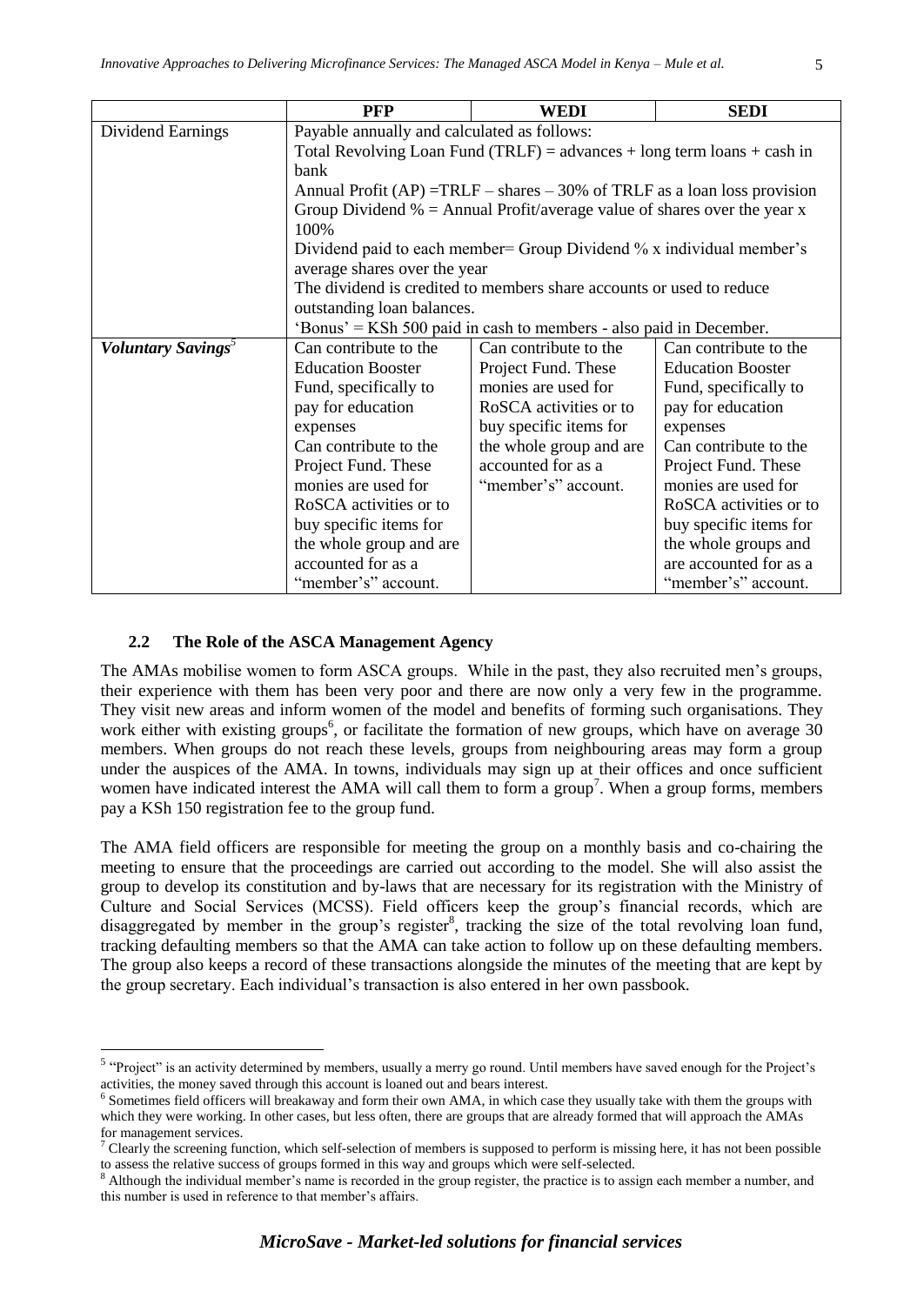At each meeting the group pays the AMA a fee for the services it provides. This fee is set at one per cent of the value of the group's total revolving loan fund. However, there is an initial three-month trial period during which the service is given free. This allows the group to build up its loan fund. As the group's total revolving loan fund grows so the fee they pay is increased up to a ceiling. This ceiling varies between KSh 2,500 and KSh 3,000 (USD 31 to 38) depending on the AMA. However, the fee is not necessarily calculated at exactly one per cent at each meeting. Rather, as the fund grows it will go up in steps in amounts that are convenient and easy to collect.

Apart from the facilitation of the meeting, arbitration of disputes and the keeping of group records, the AMA has a key role in default management. Indeed this is a key service that the group sees itself as purchasing from the AMA. When a member is in default, the onus is on the AMA to follow up and ensure that the outstanding monies are recovered. If a member has not made a short-term advance repayment, she is charged an additional 10% on the total outstanding amount of both principal and interest. This penalty is charged to those clients who do not show up at the group meeting to present their case and possibly negotiate a change in terms. Following this she is either required to pay the full outstanding amount, or she can convert the outstanding short-term advance arrears into a long-term loan. This latter option is with the group's consent, and the member must cite a "very good" reason, why she cannot meet the obligation of clearing the outstanding balance: for example an illness requiring hospitalisation, or an unforeseen calamity such as fire, theft of business stock, or a poor harvest. The role of the group and the AMA in following default is not always very clear. Since many members see this as a service they are purchasing from the AMA, they believe that the AMA should be responsible for follow up. However, in some groups, members will get involved in visiting the member, in others they will only go so far as to direct the AMA staff to the member's house. On the first occasion that a member misses a payment on a loan, the AMA staff and /or group's officials, go to visit the delinquent member to establish the reason behind non-payment. If the reason is regarded as 'valid', then new terms of repayment can be negotiated with the member.

A member who is not able to raise the full outstanding balance on a short-term advance may opt to make an interest payment only. This provision for making just the interest payment is permitted up to three successive times. After that, the member is obliged to make the full outstanding payment of principal and interest. A member who has made an interest only payment cannot access any additional short-term advance funds. The group regards her as someone who has "…lent herself money" and because she has not returned what is due to the fund, her privileges, in terms of access to credit, are therefore restricted.

If it is a long-term loan, which has fallen into arrears, there is a slight variation in the follow up procedure. The AMA does not impose a penalty on the outstanding balance, as is the case with short-term advances. Instead, the AMA makes deductions against the member's shares for the instalment payment that is due but has not been paid. The member is then followed up in home visits, sometimes with the intervention of group officials.

If these visits do not bring enough pressure to bear on the defaulting member, then the AMA issues a letter, summoning her to the office. If the member remains unresponsive at this point, the group is apprised of the situation by the field officer. At this stage the Programme Manager may then begin making home visits to the member, either at her place of business or her residence. If these measures still prove ineffective, then the AMA may utilise a lawyer. First the lawyer will write a letter demanding payment and threatening legal proceedings against the defaulting member. All the costs incurred by the AMA in pursuit of monies in arrears are borne by the defaulting member. Eventually court proceedings against the member may be undertaken, and although this is rare, SEDI had recently pursued one defaulter to court; which according to the manager, had dramatically improved repayment performance in other groups. An alternative approach may be the use of the local administration, and administration police.

## <span id="page-11-0"></span>**2.3 Organisational Structure: Ownership, Governance and Management**

Apart from PFP (and KEPP in Thika), which as indicated above is constituted as an NGO, the other AMAs are run as sole proprietorships with owner-managers but WEDI has also been seeking NGO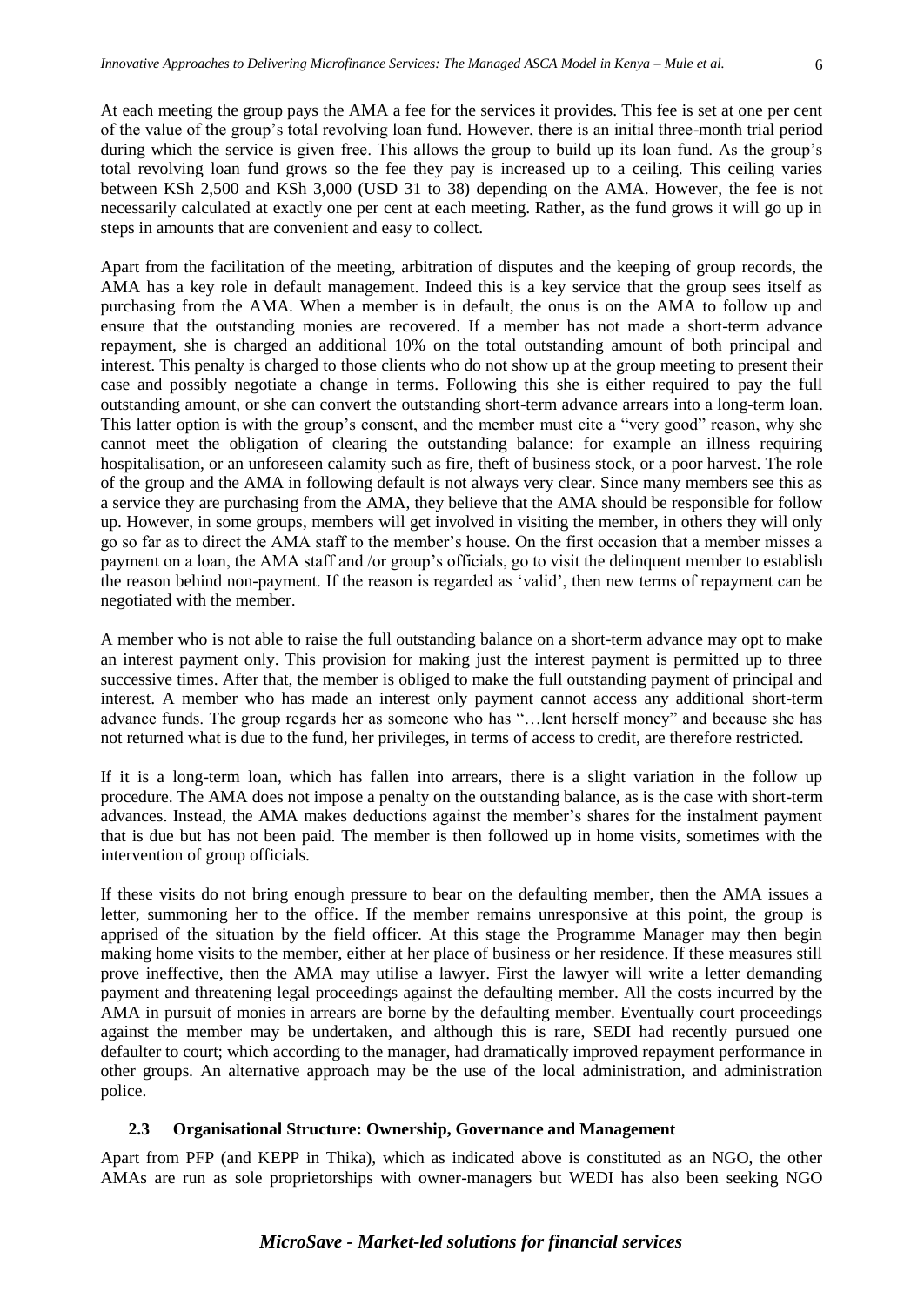registration. The Programme Managers in WEDI and SEDI own the institutions and oversee their running. They drive the programmes single-handedly, recruiting and supervising all staff, networking with existing groups to draw in new clients and making all strategic decisions. The AMAs performance in terms of outreach and income is therefore determined to a large extent by the foresight, ingenuity and hard work of the Programme Managers. By contrast the local manager of the PFP programme is accountable to senior staff of PFP based in Nairobi, to whom he is required to report monthly.

The three AMAs have a fairly flat management structure: a programme manager to whom all field officers report. The CEOs in WEDI and SEDI are also the Programme Managers. The Programme Manager is therefore responsible for all decision making, both strategic and operational, and overseeing the day-to-day management of all field activities. In all three organisations, the Programme Managers also act as field officers, perhaps filling in for absent staff and attending to groups and helping them keep their records, and in particular visiting groups where problems arise. The Programme Managers also perform a key role in default management. They follow up on difficult clients and are the ones who will decide the course of action to be taken on defaulters.

The field staff have the primary responsibility of attending to groups and helping members keep their records. In PFP and WEDI, the field staff who have been there the longest are also given the responsibility for recruiting new groups. While the field staff in SEDI are now beginning to take on the responsibility of client recruitment, they rarely carry out this function alone; the Programme Manager will usually accompany field staff on recruitment campaigns.

The flat organisational structure and owner-managed structure of WEDI and SEDI allows them to respond quickly to situations on the ground. If there is potential to begin operations in a new area, they can immediately move to open an office provided they have the funds to do so. For example, both WEDI and SEDI have opened offices in Nyahururu in 2001 because they see it as an area with good potential. PFP however does not have the same kind of flexibility. Any changes that the Programme Manager might want to introduce in the programme have to be cleared with head office and any funds needed for investment will have to be agreed.

The model operates with absolutely minimal fixed costs. Offices are rented, (one does not even use electricity); all officers use public transport and the salary structure is kept low. Staff are usually Form Four leavers or have a diploma in accounting or business. Salaries are in the range KSh 4,000 to 7,000 per month. It is this that makes barriers to entry very low: the need is to know how to run the model, be effective in dealing with people and be able to develop a degree of trust with the members.

# <span id="page-12-0"></span>**2.4 Administrative and Operating Systems**

The AMAs are responsible for ensuring that all their clients receive bookkeeping services on a monthly basis. At the beginning of each month the Programme Manager checks and verifies a monthly work programme that schedules the dates when each group will be visited and by whom. All group records are held in files kept in the AMA offices. Those AMAs that have branches in Nyahururu (WEDI and SEDI) have their respective branch offices keeping files for the groups in the areas served by those branch offices. SEDI indicated that their branch office is required to forward files every month and these are audited by the head office.

All the institutions use a manual operating system with all data on a particular group captured in the group's file. Every month, the field officer attending the group is required to fill out details of the group's performance in the Monthly Performance Form. This form captures each ASCA member's account in terms of shares, loans disbursed, loans repaid, outstanding balances, the size of the Total Revolving Loan Fund (TRLF) and the service fee paid to the institution. In addition, the field officers also make notes of difficulties that may have arisen with particular clients. If the AMA issues any letters on default followup, these are filed with the group's records. However, there is no systematic way of identifying a problem ASCA other than the memory recall of the Programme Manager and the field officers.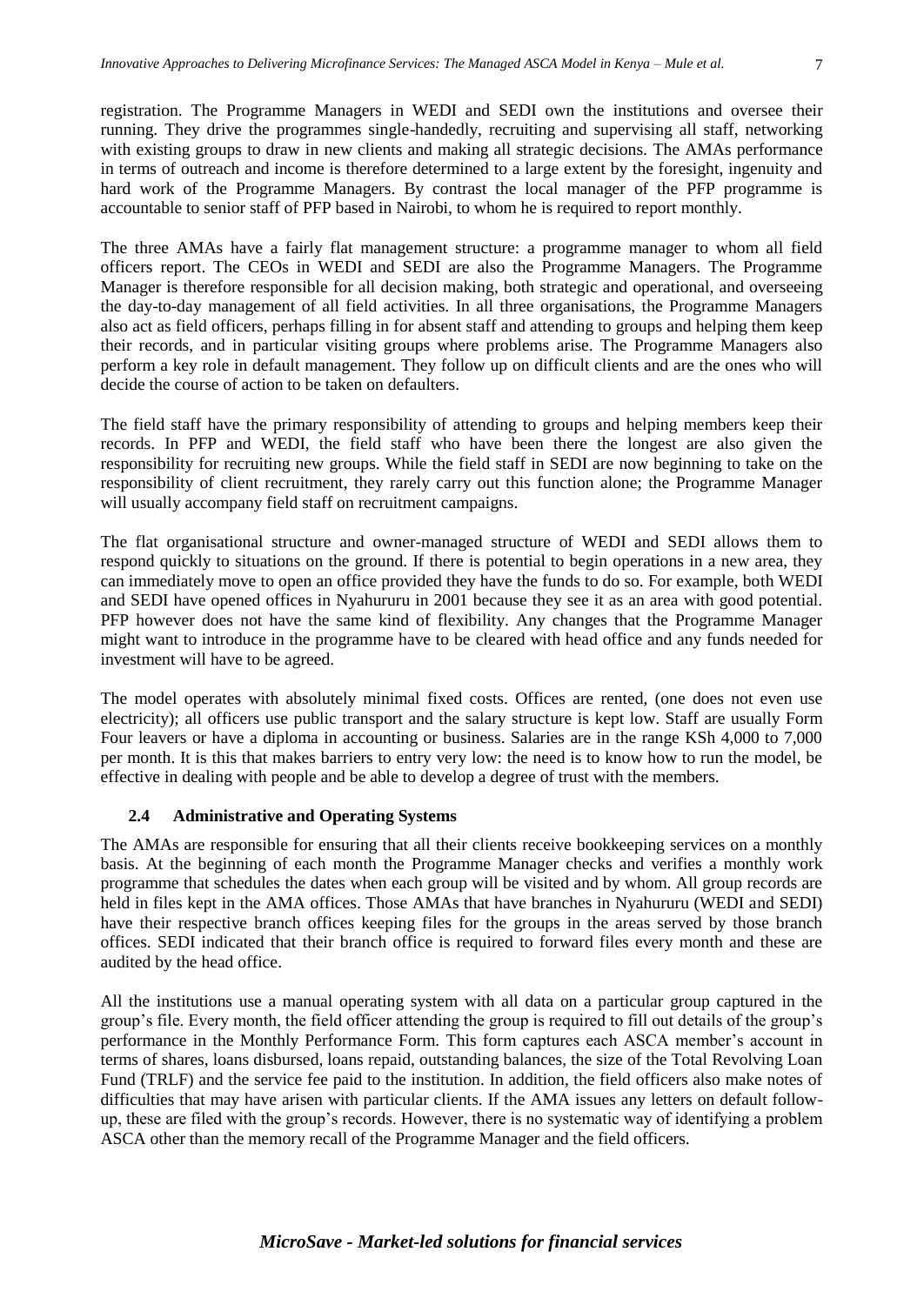When ASCA members are unable to make it to the meeting for whatever reason, some groups allow the member to drop off her share contribution and any loan repayment to the AMA's offices. The AMA's staff receiving the money is supposed to enter the information on the monies received in the group's register, and at the next meeting, the field officer takes the money to the group. Some groups prohibit their members from making late payments at the AMA's offices and would prefer the member to either seek out the group's treasurer, or keep the money and bring it to the next meeting.

## <span id="page-13-0"></span>**2.5 Financial Management**

The AMAs are responsible for ensuring that the financial records of the ASCAs are up to date and any problems arising are dealt with accordingly. The ASCAs also keep identical records on the group's performance, but in most instances, these records are simply a copied from what the AMA's field officer has noted down in her files. At first they operated with specially printed forms kept in loose leaf files; one of the organisations has now moved onto a specially printed ledger book.

The field staff are responsible for noting progress on payment of outstanding loans, whether short or long term. Short-term advances are itemised on the back of the Monthly Group Performance form, while share contributions and long term loans and their corresponding repayments are noted on the front side of the Monthly Group Performance form. Each group is treated as a discreet unit, and there is no consolidation of all outstanding loans, service fees charged or loans that are in default. The AMAs therefore do not have a clear idea of how the entire portfolio of all the ASCAs they deal with is performing. Other than the notes made on the Monthly Group Performance form, there is no other mechanism of tracking how loans are performing.

PFP-Karatina is required to account for its income and expenditure by its head office monthly. WEDI has financial records and audited accounts, which also capture the organisations financial performance in terms of revenue and costs, however SEDI does not yet keep adequate financial records.

## <span id="page-13-1"></span>**3 Analysing Performance**

#### <span id="page-13-2"></span>**3.1 Outreach: Breadth and Depth**

PFP started operating with this model in 1994 with some 130 groups from its previous programmes. When the training manager decided to start WEDI in 1995, he took approximately 80 of these groups with him. By mid-2001 the total membership of PFP, WEDI and SEDI was about 29,000 (see Table 2).

| 174<br>300<br>52<br>526                        | 5,742<br>9,900<br>1,716 | 255<br>430<br>200 | <b>Groups   Members   Groups   Members</b><br>8,415<br>14,190<br>6,600 | 31%<br>29%                                                                                                                                                                                                                                                                                                                                                                                                                                                                                                                             |  |
|------------------------------------------------|-------------------------|-------------------|------------------------------------------------------------------------|----------------------------------------------------------------------------------------------------------------------------------------------------------------------------------------------------------------------------------------------------------------------------------------------------------------------------------------------------------------------------------------------------------------------------------------------------------------------------------------------------------------------------------------|--|
|                                                |                         |                   |                                                                        |                                                                                                                                                                                                                                                                                                                                                                                                                                                                                                                                        |  |
|                                                |                         |                   |                                                                        |                                                                                                                                                                                                                                                                                                                                                                                                                                                                                                                                        |  |
|                                                |                         |                   |                                                                        |                                                                                                                                                                                                                                                                                                                                                                                                                                                                                                                                        |  |
|                                                |                         |                   |                                                                        | 190%                                                                                                                                                                                                                                                                                                                                                                                                                                                                                                                                   |  |
| 46%<br>17,358<br>885<br>29,205<br><b>Total</b> |                         |                   |                                                                        |                                                                                                                                                                                                                                                                                                                                                                                                                                                                                                                                        |  |
|                                                |                         |                   |                                                                        |                                                                                                                                                                                                                                                                                                                                                                                                                                                                                                                                        |  |
|                                                |                         |                   |                                                                        | 1 1999, it was calculated <sup>9</sup> that the MFIs in and around Karatina had approximatel<br>hile the AMAs operating in a similar area had approximately 10,000 members. B<br>utreach had grown to 855 groups representing a total membership of approximately<br>1 this 18-month period of about 46% per year. Average group size has remained at abo<br>here has been considerable growth in membership over the past one and half years a<br>overage of these groups has spread out from the base in Karatina to cover Kirinyaga |  |

**Table 2 Numbers of groups and approximate numbers of members by organisation**

In 1999, it was calculated<sup>9</sup> that the MFIs in and around Karatina had approximately 2,000 members, while the AMAs operating in a similar area had approximately 10,000 members. By 2001 the AMAs outreach had grown to 855 groups representing a total membership of approximately 29,000 and growth in this 18-month period of about 46% per year. Average group size has remained at about 33.

There has been considerable growth in membership over the past one and half years and the geographic coverage of these groups has spread out from the base in Karatina to cover Kirinyaga District to Laikipia

 $\overline{a}$ 

 $9$  See Johnson, S 2000.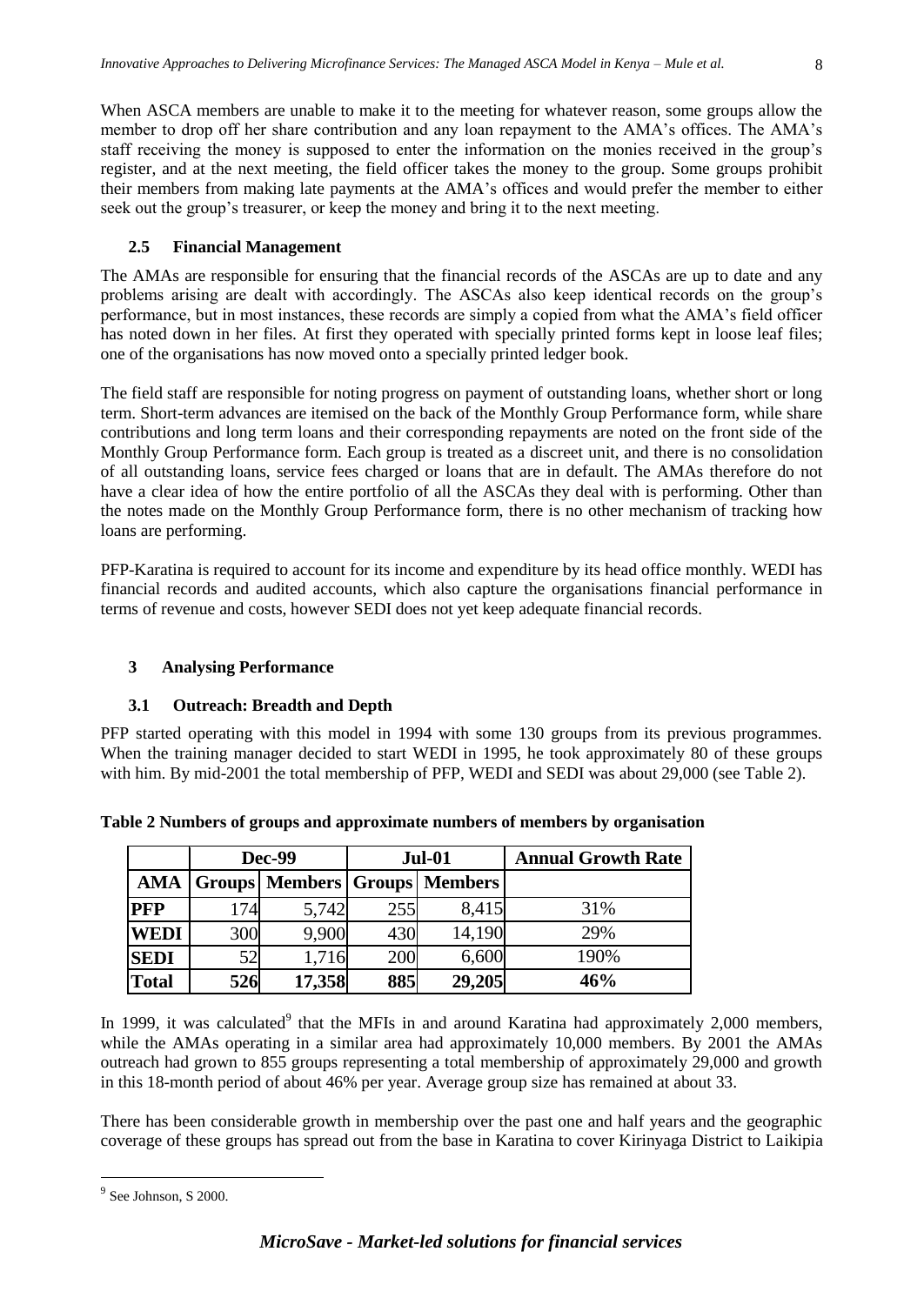District and encompassing Nyahururu, Nanyuki and Nyeri. During the last 18 months fierce competition for clients has forced AMAs to extend their reach to less populous areas away from Karatina and Nyeri. As a general rule AMAs have extended further into remote rural areas in this region than the MFIs.

In comparison MFI growth in the same region has been averaging about 27% per year (see Table 3).

| <b>MFI Regional</b>    | 1999   | 2000   | <b>Annual</b> | 2001   | Annual | <b>Annual Growth</b> |
|------------------------|--------|--------|---------------|--------|--------|----------------------|
| <b>Branches</b>        |        |        | Growth        |        | Growth | 1999-2001            |
| <b>K-Rep</b> (Mt Kenya | 2,384  | 2,007  | $-16%$        | 2,769  | 38%    | 8%                   |
| West)                  |        |        |               |        |        |                      |
| <b>FAULU Nyeri (Mt</b> | 1,574  | 1,753  | 11%           | 2,277  | 30%    | 22%                  |
| <b>Kenya West</b> )    |        |        |               |        |        |                      |
| <b>KWFT</b> (Mt. Kenya | 6,922  | 9,332  | 35%           | 11,665 | 25%    | 34%                  |
| <b>Region</b> )        |        |        |               |        |        |                      |
| <b>Total</b>           | 10,880 | 13,092 | 20%           | 16,711 | 28%    | 27%                  |

**Table 3 Membership and Growth of K-Rep FAULU and KWFT**

However, it is important to treat the figures provided for AMAs and MFIs with some caution. It can be hard from the AMA records to fully establish the status of members in the system. It is likely in both cases that some of the members recorded are, in fact, in long-term default, or for voluntary reasons are no longer active members of the group. However, they may be retained in the membership in order to maintain the pressure to recover the outstanding loans or in order to improve outreach appearance. Hence the active membership is certainly lower. But even if we estimated this to be a maximum of onethird of total membership, outreach of 20,000 is still impressive.

A further unknown is the extent to which groups disband since AMAs do not keep records. As is explained below, there is certainly a dynamic of increasing outreach in order to maintain revenue, however old groups are unlikely to disband completely, so that these numbers do mask increasing numbers of inactive groups as well as defaulting members.

The majority of AMA groups are women only; there are very few men's groups. The AMA model serves a wider client base than the mainstream donor funded MFIs who tend to focus their attention on micro and small entrepreneurs, providing credit for enterprise activities. While the clientele of AMAs includes micro and small entrepreneurs, their members are also drawn from other socio-economic strata, including salaried workers such as nurses, teachers and civil servants as well as subsistence and semi-commercial farmers. Hence their reach into the rural areas is much greater than the MFIs. The inclusion of salaried workers can result in ASCAs with substantial revolving funds (some with over KSh 1 million).

## <span id="page-14-0"></span>**3.2 Financial Performance at the Group Level**

Calculating the financial performance at the group level requires us to view group members from two perspectives. Because the group lends to itself there is no net profit to the group as a whole. Nevertheless we can look at group members in one instance as savers (who are in effect lending their saving to borrowers in the group) and then separately as borrowers and describe the financial position of group members either as lenders or borrowers. As group members are able decide whether to save more or to borrow more we can actually look at the earnings and costs of either position.

Even more so than with outreach figures the financial records maintained by the AMAs must be treated with caution due to poor record keeping practices. We have nevertheless attempted a basic analysis of these, rejecting records that appear unreliable.

The dividend paid at the end of 1998 to members in the groups studied in 1999 ranged between 16% and 60%, with an average of 34% for the 16 groups for which data were available. Dividend yields currently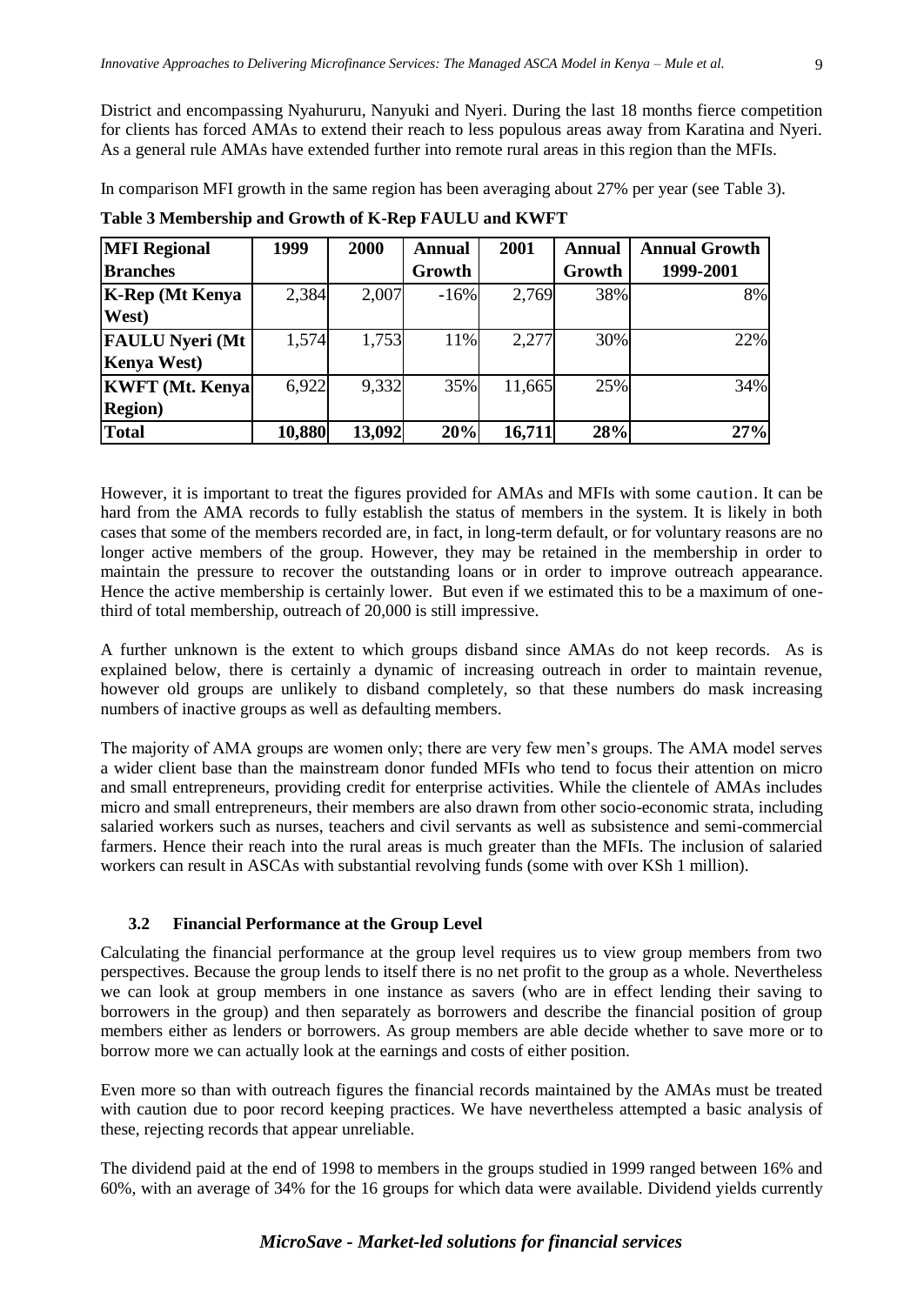appear to average around 20%. From the perspective of a net saver in the system, this compares favourably to bank deposits, which yield about 2% per annum.

The interest rate charged by the managed ASCAs reflects the high value placed on money in the informal sector. Short-term advances loans charge 10% per month and, therefore, have a theoretical yield of 120% per annum. Arrears in most these portfolios prevent the achievement of this yield, however, the shortterm advance funds appear to provide yields of between 40 and 70%. This is calculated on the basis of the internal rate of return (IRR) on the cash flow generated by the short-term advances, a simplified example is provided in Table 4.

| Month Ending      | Net        | Disbursed | Principle and |
|-------------------|------------|-----------|---------------|
|                   | Monthly    |           | Interest      |
|                   | Cashflow   |           | Recovered     |
| $Jul-00$          | $-100,000$ | 100,000   |               |
| Aug-00            | 5,000      | 100,000   | 105,000       |
| $Sep-00$          | 5,000      | 100,000   | 105,000       |
| $Oct-00$          | 5,000      | 100,000   | 105,000       |
| $Nov-00$          | 5,000      | 100,000   | 105,000       |
| $Dec-00$          | 5,000      | 100,000   | 105,000       |
| $Jan-01$          | 5,000      | 100,000   | 105,000       |
| Feb-01            | 5,000      | 100,000   | 105,000       |
| Mar-01            | 5,000      | 100,000   | 105,000       |
| Apr- $01$         | 5,000      | 100,000   | 105,000       |
| $May-01$          | 5,000      | 100,000   | 105,000       |
| $Jun-01$          | 5,000      | 100,000   | 105,000       |
| $Jul-01$          | 105,000    |           | 105,000       |
| Total             | 60,000     |           |               |
| <b>IRR</b> mthly  | 5.00%      |           |               |
| <b>IRR</b> annual | 60%        |           |               |

 $\overline{a}$ 

**Table 4 Example of using IRR to Determine Effective Yield**

From the perspective of a saver in the *Ngumbaco* system, 40 to 70% pa. return compares favourably to bank deposits, which yield about 2% per annum. For the long-term loans have a lower interest rate (usually 17% flat) but a lower level of arrears have a theoretical yield of about 33%. Actual yields on long-term loans portfolio appears to be, however, around 25%. While longer-term loans are usually more risky in microfinance, the higher quality of the longer-term loan portfolio may be explained by the dramatically reduction in the interest rate charged which seems to make these loans more manageable.

The fund yields should not be confused with the cost of borrowing from the group. This is because in order to borrow one must contribute 33% of this oneself. While this contribution may earn around 20% pa. effective (the average amount paid in dividends), to the borrower, who borrows this amount back at a higher rate, they are worth much more than this. With returns on this compulsory deposit at 20% pa., this increases the actual cost borrowing Ksh 5,000 for 12 months to an Annualised Percentage Rate (APR) of about  $68\%$ <sup>10</sup>. Applied to short-term advances this translates into an actual cost borrowing Ksh 1,500 for 1 month to an Annualised Percentage Rate (APR) of about 174%. While these figures appear quite high they are generally lower than those calculated for traditional MFIs due to the fact that AMA borrowers (unlike those using MFIs) receive substantial returns on their compulsory savings.

 $10$  The annual effective rate on these loans depends upon their exact duration and the dividend being paid on savings. Using a cash flow model for a 12 month loan and assuming no return on savings gives an annual effective rate of 96%. If dividends of 20% are imputed on savings, then this rate falls to 68%.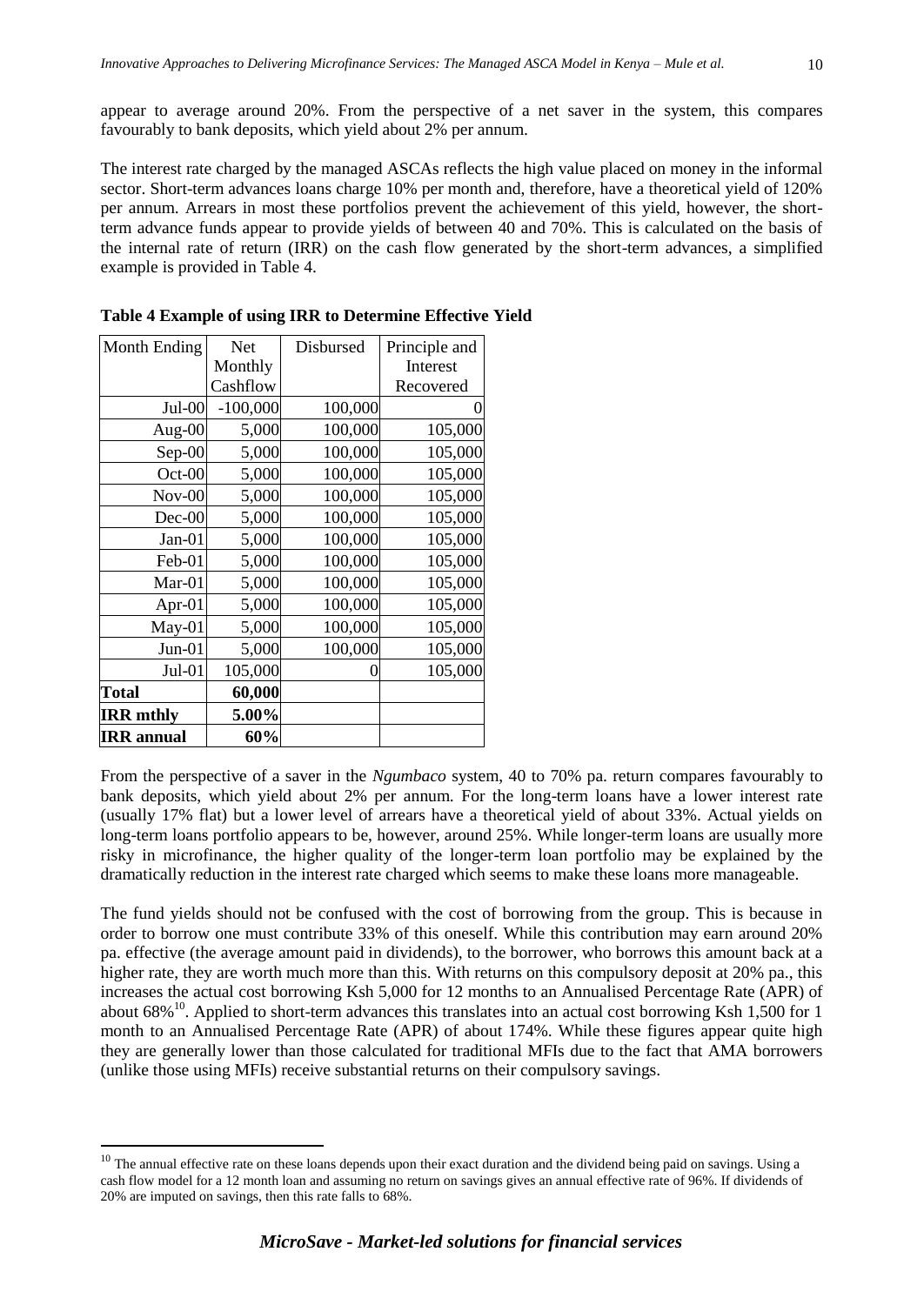The following financial information was collected from the random sample of 28 PFP groups in 1999 and the 18 groups surveyed in 2001 during the current study.

| <b>Financial Indicator</b>                                   | 1999       |       | 2001       |       |
|--------------------------------------------------------------|------------|-------|------------|-------|
|                                                              | <b>KSh</b> | US\$  | <b>KSh</b> | US\$  |
| <b>Estimated Total RLF (millions) WEDI, SEDI &amp; PFP</b>   | 155        | 1.99  | 215        | 2.75  |
| Mean savings per group (av. group shareholdings)             | 137,968    | 1,769 | 149,308    | 1,914 |
| Mean savings per member                                      | 4,181      | 54    | 4,524      | 58    |
| Mean worth of group (Av. Revolving Loan Fund <sup>11</sup> ) | 294,539    | 3,776 | 242,564    | 3,110 |
| Mean worth per member                                        | 8,925      | 114   | 7,350      | 94    |
| Average long-term Loan size and % of total fund              | 5,177      | 58%   | 5,596      | 76%   |
| Average short-term Advance size and % of total fund          | 2,767      | 31%   | 1,584      | 22%   |
| Average size savings held in bank and % of total fund        | 982        | 11%   | 170        | 2%    |

## **Table 5 Savings and Net Worth**

The total Revolving Loan Fund (RLF) of these groups can be estimated at KSh 155 million or about US\$ 2 million in December 1999. By mid-2001 this had increased to an estimated KSh 155 million or about US\$ 2.75 million.

This data suggests that member's average outstanding advances and loans have reduced from about KSh 8,000 (US\$102) in 1999 to about KSh 7,000 (US\$92) in 2001 as a result of a reduced mean worth of groups (banked funds are at a bare minimum). This figure will be distorted (reduced) in rapidly growing AMAs (ie. new groups will have relatively small RLFs bringing down the average), however, the relative maturity of groups appears not to have changed that markedly since 1999. More likely is that this reflects the tighter economic in which members are under pressure to draw down more extensively on their savings.

The data also suggests that these groups represent a very efficient means of intermediating savings as, on average, only a small percentage is banked. The system functions by attempting to re-lend as much of the money collected at a meeting as possible. Thus only excess funds, which cannot be re-lent, are banked. The ratio of loans and advances to actual savings was 191% in 1999 and 160% in July 2001. This is due to the build up of accumulated profits in the fund that have not been distributed as share dividends.

However, as already discussed, there is no data held in the main records on non-performing loans so it is difficult to assess the actual health of group's portfolios. Nevertheless, based upon an analysis of monthly loan and short-term advance disbursements and recoveries we can draw some sketchy conclusions as to the portfolio quality. Short-term advances charge 10% per month and, therefore, have a theoretical yield of 120% per annum. Arrears in most these portfolios prevent the achievement of this. The *Ngumbaco* loan funds appear to be mostly yielding between 40 and 70% indicating substantial losses are being incurred through principle and interest default.

## <span id="page-16-0"></span>**3.3 Financial Performance of the AMAs Themselves**

 $\overline{a}$ 

The ASCA Management Agencies all charge a 1% commission each month on the total loan fund (loan portfolio plus cash in hand) up to a maximum of KSh 2,500 (USD 32). In addition, a fee is charged for the provision of savings books. Before loan losses are taken into account, this represents an annual cost of a little over 12% to the group fund, which compares very favourably to the effective rates charged by traditional MFIs in Kenya, which are commonly between 50 and 300% above prime lending rates.

However, despite what would appear a relatively modest fee structure these ASCA Management Agencies are proving profitable. For example, SEDI's net profit for financial year 00/01 was around KSh

 $11$  This is the gross estimated value of the portfolio plus cash in the bank. Not all of this is converted into member shares.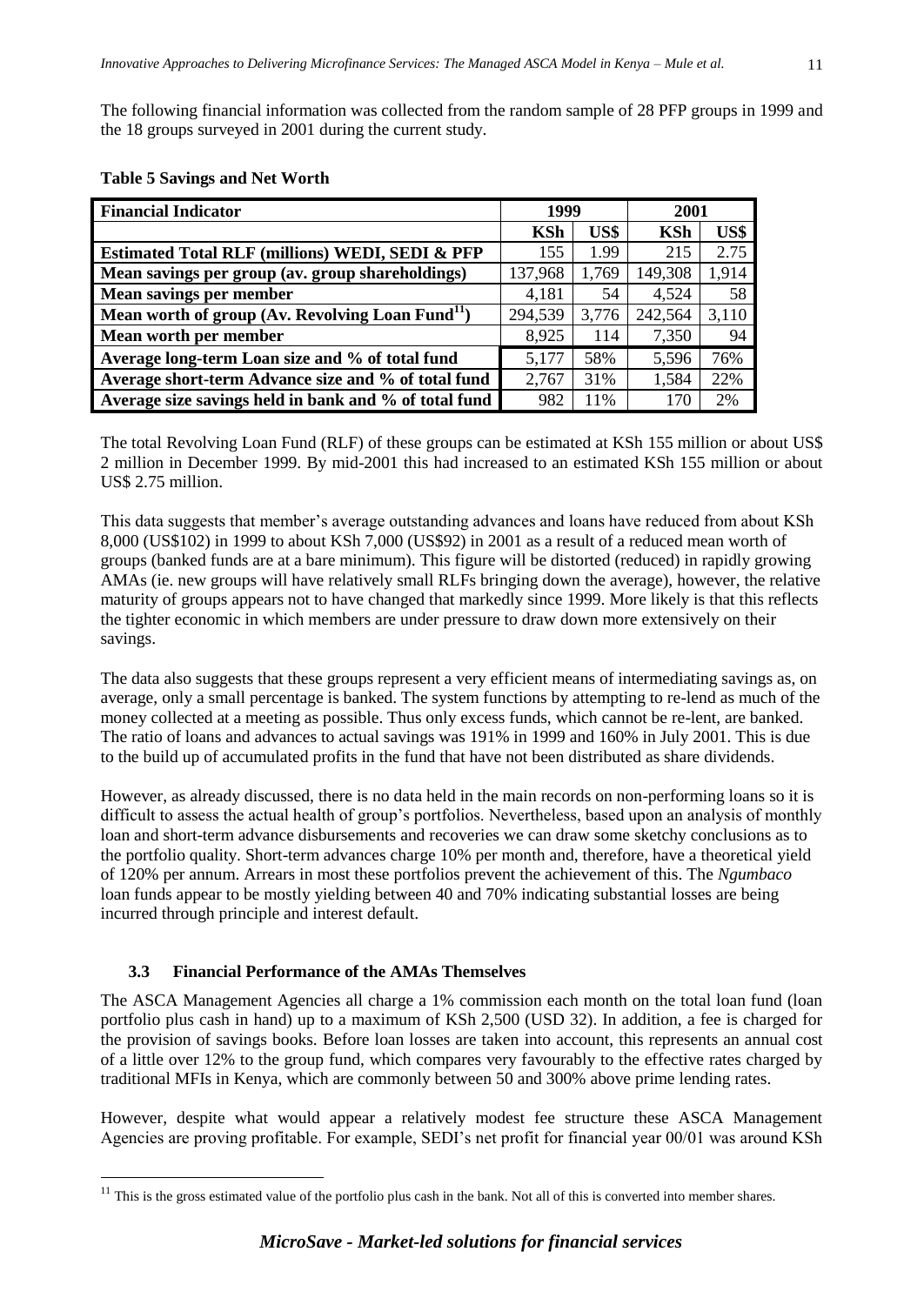1,253,000 (USD 16,064) giving an adjusted return on assets (AROA) of over 2,000%. This high return on assets is of course a function of the very low asset base but illustrates the low financial barriers to entry in to this market. Profitability is also aided by a highly frugal management style that is in keeping with that of their clients. SEDI operates out of a tiny rented office costing USD 50 per month; Loan Officers earn about USD 50 per month and travel by public transport. SEDI's administrative and operational efficiency ratios<sup>12</sup> are 2.5% and 4.1% respectively, which is extraordinarily efficient compared to the same ratios commonly found in traditional MFIs. Average administrative efficiency for African MFIs has been reported at 57.5% (MicroBanking Bulletin 2001).

# <span id="page-17-0"></span>**4 Explaining Performance**

The outreach and performance of this model appears, therefore, impressive in the context of a local financial market that has an abundance of financial service providers for clients to choose between. In order to better understand the reasons for client's participation in this model, the research interviewed representatives of 40 groups in focus group discussions, and conducted individual interviews with 22 individuals.

# <span id="page-17-1"></span>**4.1 Members Preferences for Managed ASCAs**

Given the diversity of the financial landscape explained above, many members of these managed ASCAs are often also members of both ROSCAs, MFIs, and hold other types of savings accounts in banks, Kenya Post Office Savings Bank and so on. The perceived advantages and disadvantages of the AMA model were as follows.

# **i) Loan flexibility**

<span id="page-17-2"></span>In comparison to ROSCAs, ASCAs offer more flexible loan products both in terms of size and timing. Loan sizes can be larger than a ROSCA and can be taken more flexibly in terms of time. Advances can be taken for a month with an assurance that they can be rolled over if plans do not work out as intended, and the member can decide the period of a longer-term loan. Many women members use ROSCAs as a mechanism through which they can save to purchase domestic consumer items such as blankets, mattresses, plates, cooking pots and so on. In contrast, the ASCAs offer access to larger sums that can contribute to sending children to secondary school or college, improving or building a house, constructing a water tank, or starting or expanding a business. ASCAs can also offer smaller amounts than MFIs whose minimum loan size is usually KSh 5,000 with pressure to increase loans sizes over time. This often makes them more attractive to the rural population who may not want to take loans of this size.

# **ii) Monthly repayment**

 $\overline{a}$ 

<span id="page-17-3"></span>A monthly repayment structure fits better the potential for money to be found for repayments and the rhythm of a rural economy and those who earn salaries. MFI loans are usually paid on a weekly basis, and begin the week after receiving the loan. Many clients felt that the absence of a grace period following loan disbursements from MFIs is hardly enough time to have invested that money in the business and made enough returns to meet the weekly instalment obligation. However, ASCA loan repayments are monthly and give the entrepreneur enough time to invest the money in the business and make a return.

# **iii) Repayment can be re-negotiated**

<span id="page-17-4"></span>There is scope for negotiation over repayment if what is seen as a genuine problem arises. At the same time, unlike an MFI group, the other members do not suffer immediately as a result of this decision as they are not pressurised to make the repayment on her behalf to the MFI because it is the group that is allowing the member to use its funds for longer. This is an important feature of user-owned group financial systems that have the insight necessary to offer a certain degree of flexibility. This is particularly important at a time when economic activity is low and highly uncertain, as it allows borrowers a level of comfort that an inability to repay will probably not result in the financial

<sup>&</sup>lt;sup>12</sup> Administrative Efficiency = administrative costs excluding financial costs as % of avg. net portfolio

Operational Efficiency = total operational costs as % of avg. net portfolio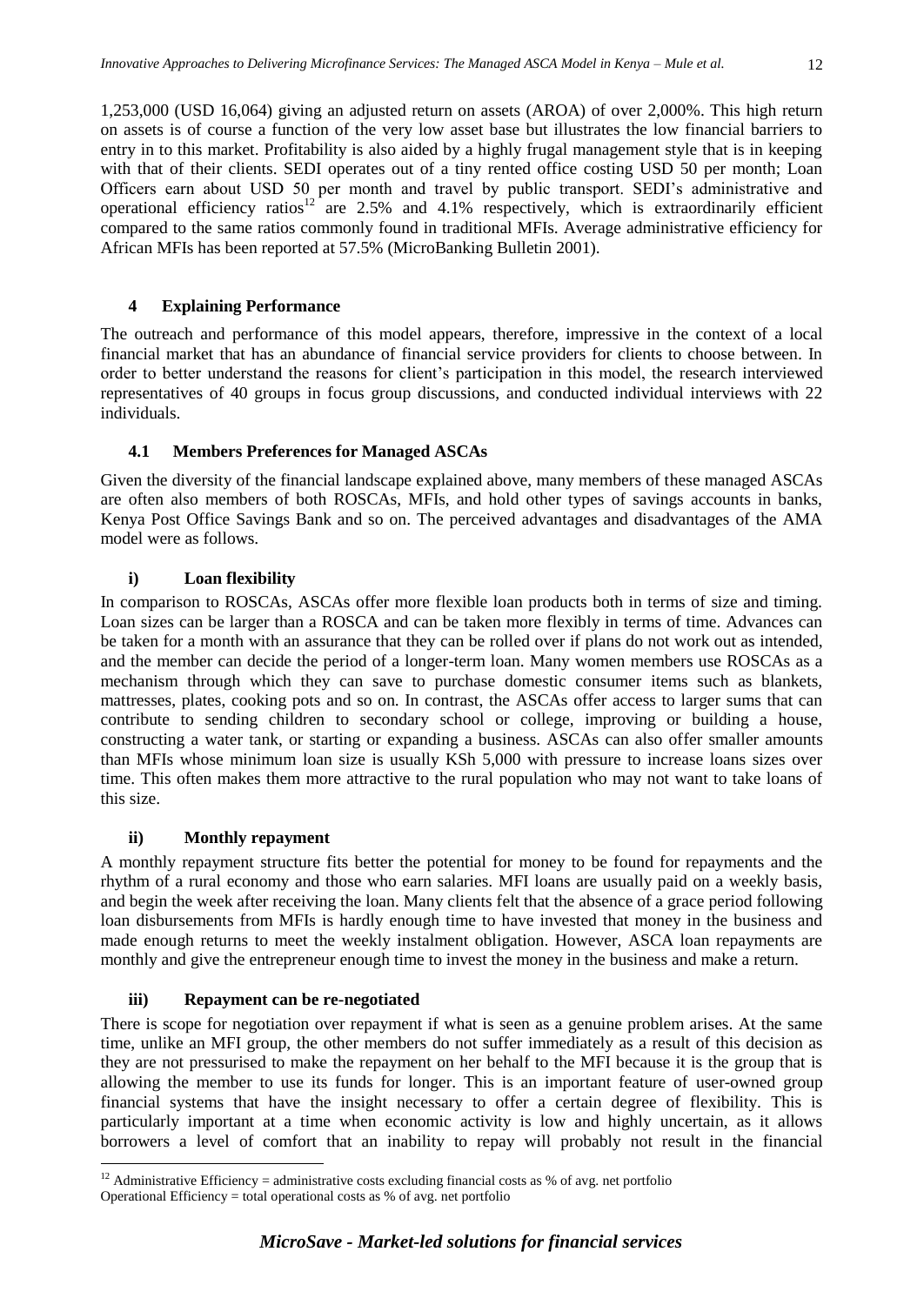intermediary taking punitive action that may further compromise her ability to meet her financial obligation and provide public embarrassment.

#### **iv) Access**

<span id="page-18-0"></span>A further feature of user-owned institutions such as ASCAs is that members are fully aware of their rights in accessing loans. As long as they have repaid without creating problems and have the right level of savings they know that their access to another loan is more or less assured. This, in turn makes the group very valuable as a resource by comparison to banks or moneylenders. Indeed, one aspect of this is that a member can attend a group meeting and return with more money than she took to it<sup>13</sup>.

#### **v) Benefits of ownership**

<span id="page-18-1"></span>Many members of ASCAs who are also clients of MFIs stated preferences for ASCAs over MFIs for the following reasons. Firstly, the interest that members pay on loans remains within the group and helps the group asset grow, this allows the members to gradually take bigger loans. Secondly, at the end of the year, ASCA members receive a dividend, which can be quite high depending on the individual's shareholding and profitability of the fund. By contrast, interest paid on loans from MFIs goes to the MFI and the clients therefore see themselves as "working for" the MFI. Similarly, members are very aware that compulsory savings<sup>14</sup> required by MFIs earn little or no interest returns in comparison to the dividends earned from the group funds.

#### **vi) Support in times of need**

<span id="page-18-2"></span>Members reported that their groups not only offered access to financial services, but also offer social support. The group itself, and the social network it offers, can itself mobilise support, whether financial, material or psychological, during times of crisis or significant lifecycle events. ASCA members repeatedly echoed the refrain that they joined their respective groups to "uplift themselves" by "helping themselves". There is a clear understanding among ASCA members that the benefits an individual can derive through collaborative effort far outweigh what one would be able to accomplish on one's own. Of course groups are always diverse in the extent of their cohesion and effectiveness in operating as a group

and some groups will develop their identity in these ways while others will not.

MFIs run similar group based systems, however, it appears that AMA groups are bound with a greater cohesion and sense of common identity as a result of group ownership of the financial resources. The considered treatment of defaulters and opportunity for loan re-negotiation is a key way in which members can assist each

 $\overline{a}$ 

#### **Helping Kamau Rebuild His Business**

**Give Me The** *Ngumbaco* **Any Day!**

I used to be a KWFT client. I got a loan of KSh 10,000 and had to start paying back the money even before I had got the money out of the bank. I had to repay that loan within 3-6 months, savings *hazizai* (earn no interest). I felt that I was working too hard and I wasn't getting anything from those people. So I decided to leave. At that time I had KSh 5,000 in savings, but they only gave me KSh 3,500. They told me that some money had to be deducted for the CO's fare, they said I had missed a meeting and therefore had to pay a fine…at that point I was so upset I didn't even want to listen to the reasons they were giving me for not giving me all my money. I

*-Ruth Waeni, Gatunai Adult Women's Group*

just wanted to leave and never return again!

A calamity befell Kamau, a carpenter and member of Nyeri *Mwanjo*  group. The day before his group's scheduled meet date, a fire started up in the kiosk next door to his, where the proprietor ran a food kiosk, and razed a whole line of kiosks to the ground. Kamau was able to salvage some of the timber and tools he was using in his business, but he no longer had a place to carry on his carpentry business. Kamau, through his chairman, requested KSh 10,000, which he would use to rebuild his working shed, but repay the group the money at no interest. The group agreed to alter the terms of their loan policy in light of the situation in which their colleague was, as a sign of support and solidarity.

*- Nyeri Mwanjo Group Meeting*

other. Borrowers know that if their reasons are genuine they will at least get a "hearing", which contrasts to MFIs and banks.

<sup>&</sup>lt;sup>13</sup> Of course, this may not be a positive feature if it results in unsustainable indebtedness.

<sup>&</sup>lt;sup>14</sup> There was a perception that the voluntary savings that MFIs require their clients to set aside as partial collateral for their loans are equivalent to the share/savings contributions ASCA members make every month.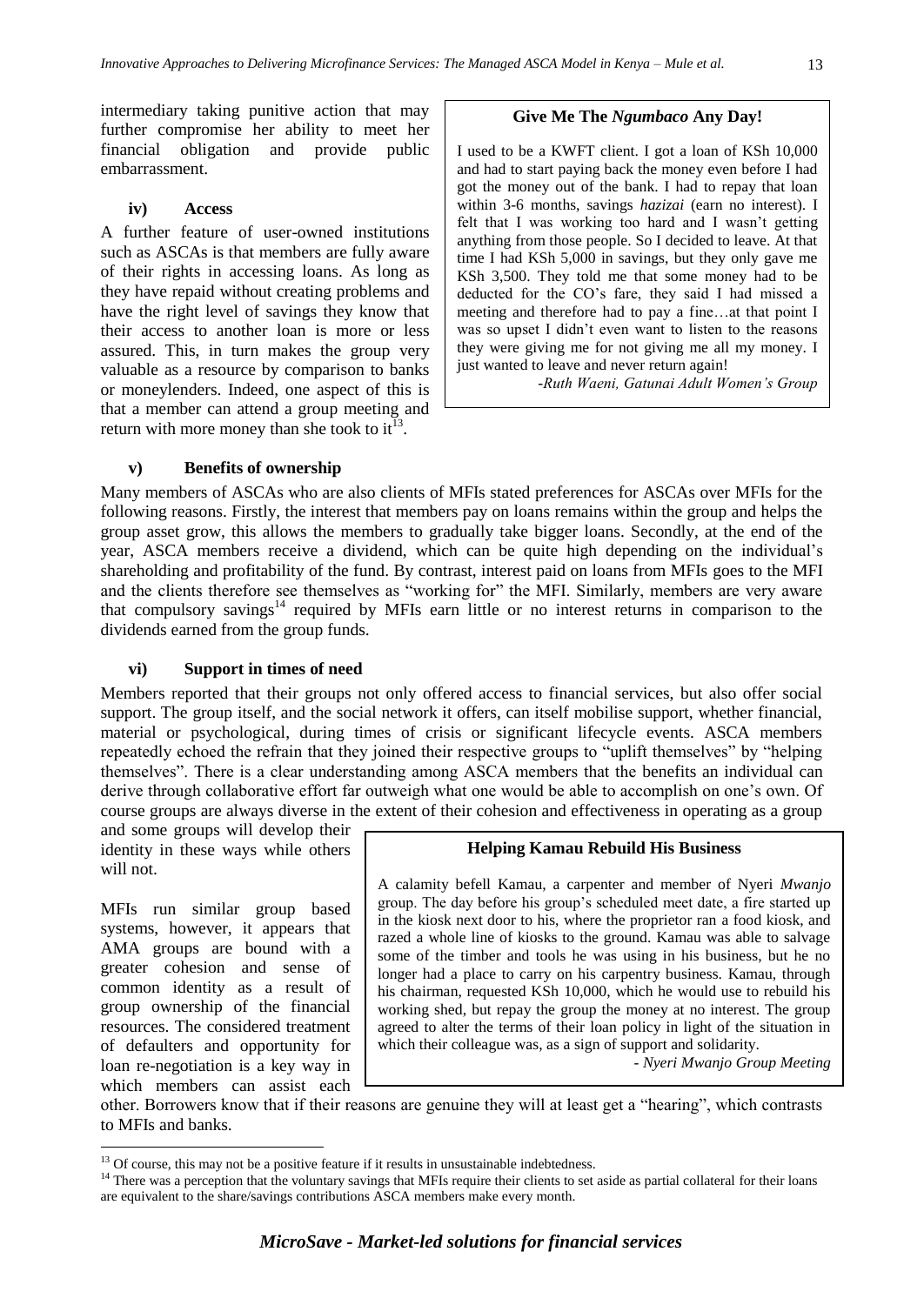There are many means through which groups can assist individuals in the event of a crisis. This ranges from loan renegotiation in the case of "genuine" repayment problems; to the ASCA welfare fund (to which members make regular contributions), which is used to assist individuals in facing unforeseen difficulties. Some of the ASCAs encountered also had guidelines on what members would contribute on top of this to help a member to defray funeral or hospital expenses. Others had carefully defined who qualified as "next of kin", for those instances where it is not the member herself who is ill, and either set a contribution amount that will be drawn down from the group's welfare fund, or may sometimes require additional voluntary contributions.

## **vii) Key member concerns about the model**

<span id="page-19-0"></span>While clients report positively on the intrinsic features of the model, they (unsurprisingly) have some complaints regarding the external management. The key concern is in the way that the AMAs carry out default management and their quest for value for money in paying them a service fee. As indicated above, members see this as a key feature of the service as it means that they can avoid the social friction that they would experience if they had to approach their fellow members for repayment directly.

However, enforcing loan repayment is problematic (especially in the current economic climate) given that the AMA does not have a clear mandate to systematically prosecute or punish defaulters. On the one hand the AMA is asked to be effective (tough) in collecting default, on the other hand group members do not wish to be identified as having 'set the dogs' onto their neighbour. As will be discussed below, this is further exacerbated by the fact that there is no direct monetary interest for the AMA in improving loan recovery rates. The fact that members often do not see the fruit of this work is not surprising.

Another concern expressed by members relates to the process by which defaults are followed. As pointed out above, once the initial stages are past, the defaulting member herself incurs the costs of default follow up ie. up to KSh 500 every time the AMA field staff or programme manager visit the home of a member. This may result in a situation where the AMA itself is taking whatever funds the member has available to make a loan repayment. It is not surprising that members feel aggrieved at this process, not only do they see that they have paid a service fee but the process has worsened the member's and the group's situation.

This is not an unusual situation in Kenya even when loans are secured with physical assets. It is often the case that the cost of disposal exceeds the value of the items and the debt remains. In fact, one group having realised this after starting to pursue a defaulter, stopped the legal action and have simply attempted to keep the pressure on the member to make gradual repayments.

Some members question the levy of a debt collection fee in addition to the set AMA commission fee that they perceive includes default follow-up. Alternately, some groups feel that they are only really paying for group facilitation and book-keeping services see the commission fee as being too high.

Members are understandably, annoyed when others do not repay, and desirous of leniency when it is they themselves. This points to the need for this issue to be re-examined and possibly adaptations to the model are required – a point taken up in the next section.

## <span id="page-19-1"></span>**4.2 Achievements of, and challenges facing the model**

The model of AMA operation has clearly delivered impressive outreach and growth in the last few years and demonstrates a high level of sustainability at the level of the AMA. First, the approach mobilises local savings and puts them into circulation within the local economy. Second, it offers a set of products whose flexibility appeals to a range of socio-economic groups beyond the micro-entrepreneurs to whom MFI programmes have generally been targeted. Third, it has a low entry cost, which results in strong competition among service suppliers, in turn providing pressure for improved client services. Finally, it low cost structure provides good prospects for sustainability both at the level of the group and the AMA.

The model offers an approach that occupies a middle ground between mainstream MFI operation and self-help group development approaches. By providing external finance to groups, MFIs have to use the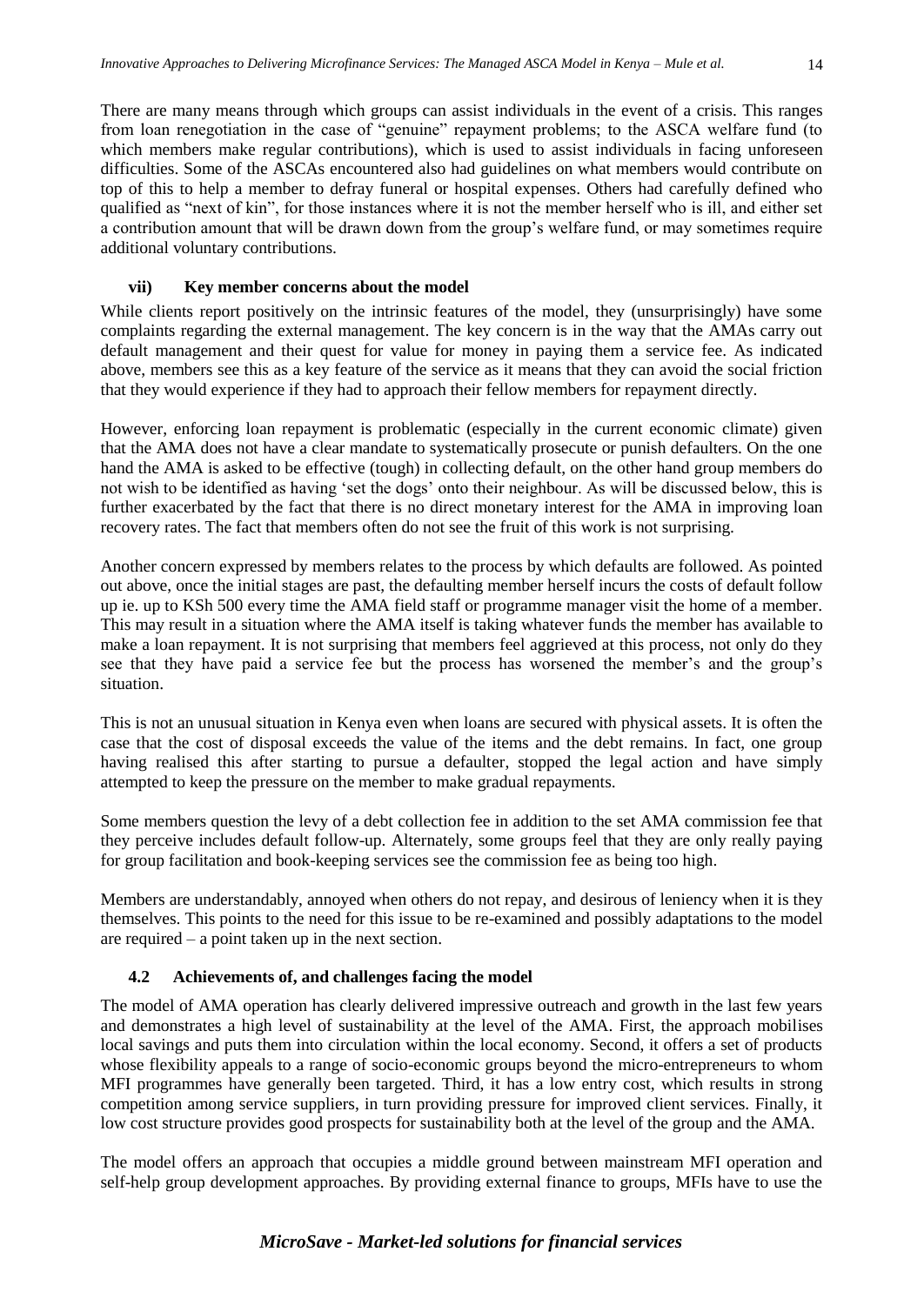group system as a means of collateral, which can create huge resentment among members when they are required to repay on behalf of others. On the other hand NGOs have also attempted to set up and train self help groups to run their own revolving loan funds - often with injections of external finance - with the intention to eventually leave them to be self-managed. This often fails as it underestimates the management skills and social cohesion required for success. The AMA model recognises the difficulties that groups can encounter in managing their own affairs in these environments. It offers an intermediate route, which recognises that while group the ownership of a loan fund can create a strong internal dynamic, management and arbitration is usually best provided externally. The lack of external resources available to these organisations appears to have been a favourable factor in the strength of its development.

However, now that the model has been operating for a few years there do appear to be problems arising. This can be understood both as a result of the stage many groups have reached; a stage when group funds have grown to a significant level in the eyes of members and at which the accumulation of default starts to present a problem to the group; and this situation has undoubtedly become more apparent in the context of members experiencing falling levels of income. Further analysis of the model demonstrates that these problems in part arise from the contradictory incentives, which arise from the way in which it is structured.

# **i) Default Management**

<span id="page-20-0"></span>As already explained, the AMA role in default management is seen as a key service bought through the service fee as it presents a means through which members can avoid the social tension and difficulties they would face by having to follow up members themselves – as indeed they are required to do in the common MFI solidarity lending model. However, this separation of ownership of the funds from the collection service creates what is called a 'principal-agent'<sup>15</sup> problem. The AMAs earn a fixed fee from the group and therefore in order to maximise their own returns wish to minimise the time and effort they spend following up defaulters. Moreover, the fact that they can pass on costs of follow up to defaulters could be seen as an added incentive not to deal with them effectively.

The quality of the portfolio of the group can gradually deteriorate as the default problem increases. But loans are not written off at the group level<sup>16</sup> as this would send negative messages to other members. Hence the value of the TRLF, on which the AMA levies its fee, does not fall by the full amount of potential loan loss. The model does not therefore allow the AMA to be rewarded in relation to its ability to actually manage the default problem. Indeed the AMA has an incentive to use strategies that maximise the growth of the TRLF (regardless of default) at least until it has reached the maximum service fee.

However, while the formal model does not adjust the service fee for poor default management, there is a mechanism through which this sometimes happens in practice. Group members are very aware of the amount of money that is collected at a meeting from savings and repayments, as this is the money that is used to give new loans at the meeting (and to pay the AMA). If this amount starts to fall, as it has recently due to low savings and poor repayment, then the group may negotiate with the AMA to reduce the service fee. It is at this point where 'money on the table' stagnates or falls or when dividends deteriorate, that the default problem becomes more apparent to the group. Nevertheless, this is a *de facto* mechanism, which is not a feature of the model and is likely to be exercised with differing degrees of effectiveness depending on the strength of a group's negotiation powers $17$ .

 $\overline{a}$  $15$  The principal-agent problem is one where the payment incentives are not sufficiently well aligned, or supervision is inadequate, to ensure that the agent delivers services as defined by the principal. In this case the principal is the group and the agent is the AMA. A classic case of the principal-agent problem is where labour is paid a daily rate but the employer cannot adequately supervise – it explains the use of piece work systems. In the context of credit unions see also Branch and Baker 1998; Balkenhol 1999.

<sup>&</sup>lt;sup>16</sup> Although the members shares may be used to offset as much of the loan as possible.

<sup>&</sup>lt;sup>17</sup> One group had got to a stage where it had an extremely serious default problem. It had adopted the tactic that unless the AMA produced repayments from the defaulting members it would not sit down at the meeting place, and hence refused to pay the AMA's service fee.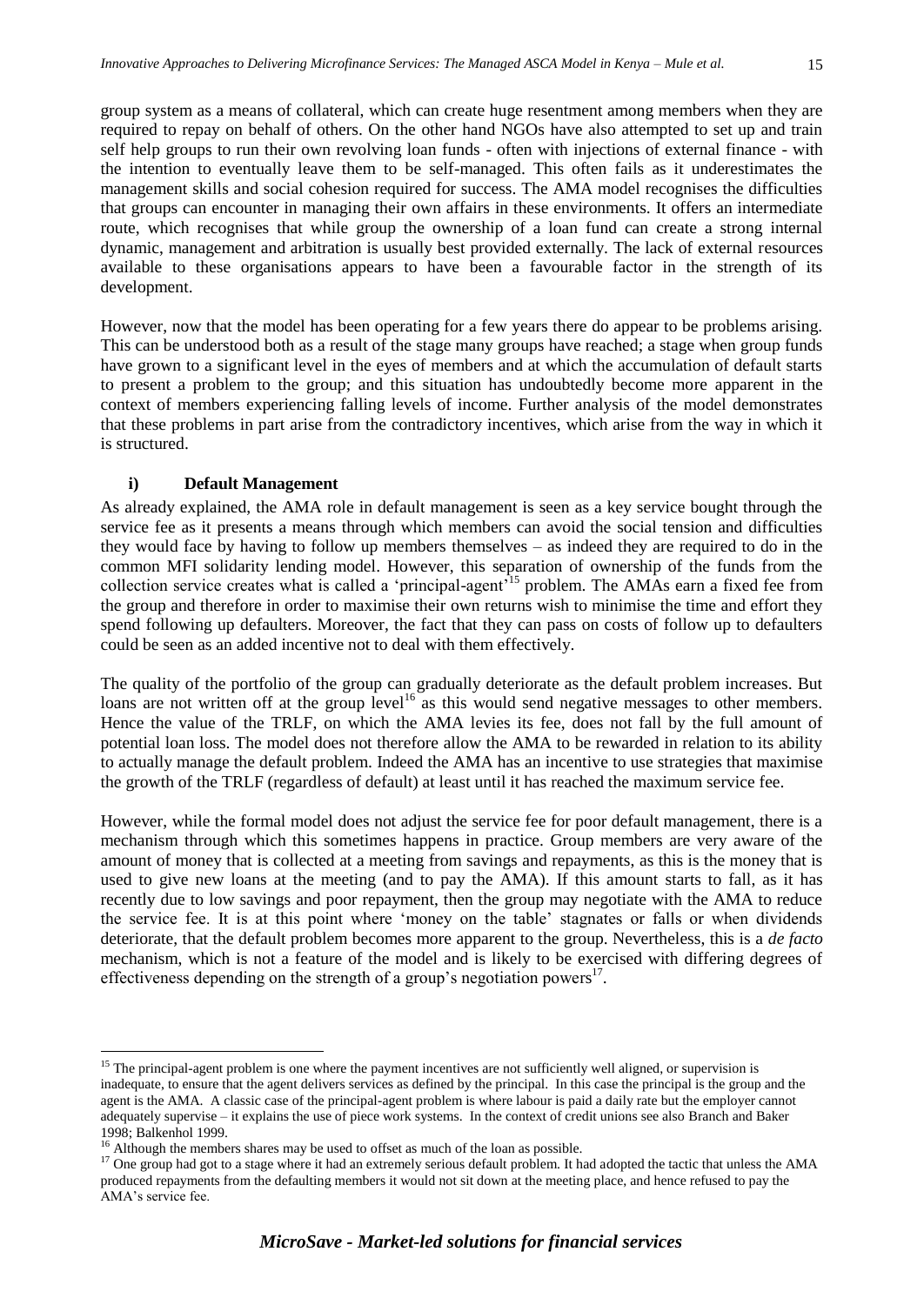The process of managing defaulters is problematic because it can create a vicious spiral in which the group becomes discouraged when the amount of money collected at a meeting falls because this means that they in turn may fail to get the loan they wanted that month. This in turn can reduce their incentive to repay and once this spreads to a critical mass of members in the group it is likely to become dormant. Once this situation occurs it is difficult to revive the group, as there is no mechanism through which to force members out and replace them. Members recruited to a group once it is in operation are supposed to pay up-front an amount equivalent to the average shareholding in the fund in order that they are entitled to an equivalent share of the accumulated interest fund. Yet in this situation they may, therefore, be risking their shares against a portfolio of loans in default. A situation that is unlikely to inspire new members to join.

A further point is that the exact means through which a group can be liquidated is also unclear. When a group is functioning well and a member wishes to leave, the member can give notice and withdraw her shares and a proportion of her 'profit'. However, once the group faces a significant default problem, the individual is not able to withdraw the value of her shares and hence is locked into the group. Nor are there rules about how the group can liquidate or de-link itself from the AMA. Some groups may feel strong enough to do this, but many may not<sup>18</sup>. In part this reflects the lack of an adequate and written down service agreement between the two parties which clearly defines exit options.

As a result of this situation where groups are negotiating lower service fees, obviously the income of the AMA is falling. The AMAs strategy is then to create new groups that can replace the revenue it has lost from groups that are having difficulties. However, these groups are not disbanded and remain in the records of the AMA. This in part explains the heavy rate of AMA expansion in the last two years. But clearly also strains the quality of service that a field officer can offer a group if she has at the same time more groups to service.

This situation means that neither groups nor AMAs have an accurate picture of the financial position of groups. While this may not be perceived as an immediate need by the AMAs themselves, there is a serious danger that if the situation continues to deteriorate this could produce a more generalised backlash that could undermine the AMA model. While programme managers are to some extent aware of the extent of this problem and the importance of default management, it is not only an extremely difficult situation for them to deal with but they do not currently see how to develop strategies that could overcome it.

A further complication in this situation is that because the group owns the funds, attempts by the AMA to pursue default more severely, may be resisted by groups. Groups have the ability – and the right – to determine the default management regime and some groups will wish to be stricter than others. The ability of members to negotiate conditions of repayment is a key feature of a user-owned service. The need therefore appears to be for the AMAs to be able to work more effectively with groups in deciding the strategy, rather taking full responsibility for default management. These kinds of negotiations can be difficult and may require a more nuance than the AMAs are currently able to offer.

This section has hinted at some of the ways in which this situation might be improved. First, part of the resolution of this contradiction could be a stronger and more clearly defined set of responsibilities that fall to the group in terms of default management since it is the group members that own the funds and this is the only way in which the principal-agent problem can effectively be solved. Second, and in consequence of the first point, service agreements between groups and the AMAs which address more explicitly the roles of the different parties in relation to default management could be introduced. Third, means through which to better link fees to the success of the AMA in recovery could be explored. Fourth, service agreements could better clarify the options of the members and the groups to exit the service. Finally, strategies could be developed with the AMAs to address the revitalisation groups that have significant default problems.

 $\overline{a}$ 

 $18$  A situation that can be perpetuated by the way in which members may have strong loyalties to the Programme Manager.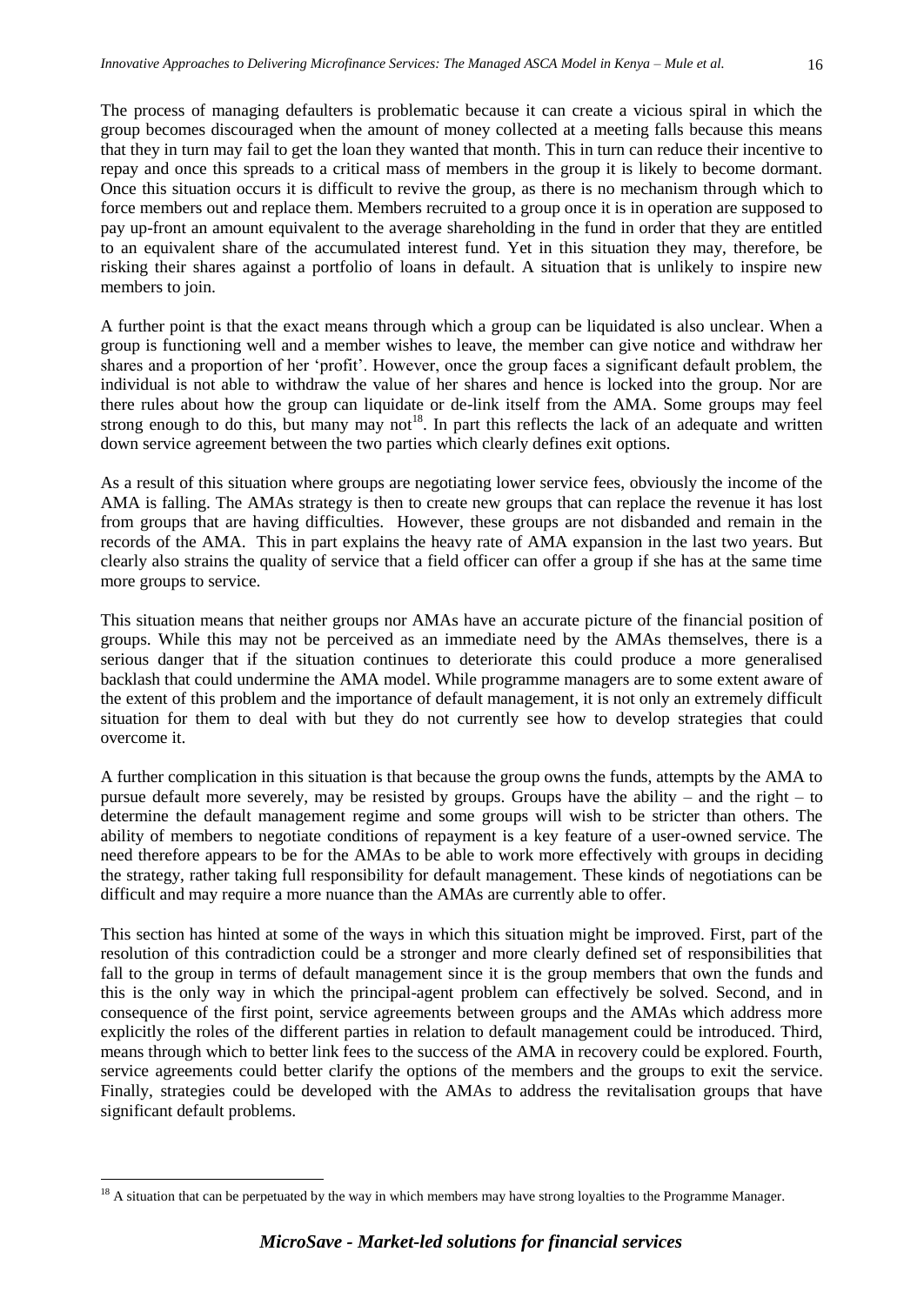<span id="page-22-0"></span>The AMAs operating this model have already spread their services across a wide geographical area. Further expansion is potentially limited given the existing organisational structure in which field officers report directly to owner-managers. Under this structure, direct supervision by the programme managers of an increasingly dispersed field team becomes problematic given the difficulties of communication and cost of transport. The organisations have limited organisational capacity to manage growth both in terms of their poor reporting and monitoring systems and the lack of staff that could effectively run branches. This is no doubt exacerbated by the risk that field officers, given a degree of autonomy in an area, will themselves split off from the original AMA, so undermining any investment that the owner-manager may have made in this expansion. The most recent case of splintering involved a loan officer taking about 13 groups with him. For this reason, among others, Programme Managers try to maintain their own personal relationship with all clients and often rotate field officers to prevent the development of strong client-loan officer relationships. Indeed, because of this strategy members often see the Programme Manager as the only person who has the authority and ability to resolve their problems.

Alternatively, given the relatively low start-up costs to this system, it may be that an organisational structure of a Programme Manager and a number of field officers is in fact the most appropriate, and that further expansion through breakaway staff is, in fact, the most viable one. The challenge would then be to find means of creating a more positive environment in which 'splintering' could occur.

#### **iii) Further development of products and services**

<span id="page-22-1"></span>As it currently operates, the AMAs provide a template for the services that the group offers. Strong groups are able to develop their own additional activities, such as mutual support mechanisms for unforeseen circumstances; they may change the rate of interest or adapt loan sizes and so on. In general the AMAs do not operate in a manner that is intended to build the capacity of the group to manage its own affairs. This is again one of the conflicts of interest that can arise. To an AMA a good group is one that is easy to run and which the AMA wishes to carry on deriving revenue from, in part to subsidise the provision of service to new groups. However, some groups are strong enough to learn the system and eventually take it over. An approach by AMAs that sought to better develop the skills of the groups and potentially offer an alternative service, which involved for example, the provision of a supervision or audit function to groups on an intermittent basis, might be a new service for the AMA to offer.

While the products that currently exist appear to satisfy the needs of a variety of socio-economic profiles, developing these products and services further and improving the transparency and accountability with which they are delivered, is likely to be costly for organisations such as these - especially in the current economic environment. While modifications to services have occurred on account of feedback from clients, there is currently limited capacity within the AMAs to systematically respond to client needs and improve service. Aspects such as the improvement of financial management systems are key to the overall development of the service. Indeed some relatively simple modifications and the introduction of systems for cross checking could better ensure the quality of the product to clients.

## <span id="page-22-2"></span>**5 Conclusions**

## <span id="page-22-3"></span>**5.1 Strengths and Weakness of the AMA Model**

The strength of the ASCA Management Agency approach is twofold. First the service providers are driven by an entrepreneurial spirit and profit motive that ensures client - rather than donor - satisfaction. Second, the model builds upon the popularity and familiarity of ROSCAs. Third, it is an approach that does has very low entry and operating costs and is therefore potentially replicable without donor support.

The sections above have sought to detail the reasons why members like the design of the managed ASCA system. These features have included: the flexibility of loan size and timing; the monthly savings and repayment which fits the rhythm of income floes; the ability to re-negotiate the repayment schedule when problems strike; the assurance of access; the benefits of a user-owned system in which interest on loans benefits the members and consequently they reap a reward for saving; and finally the support groups offer each other in times of need.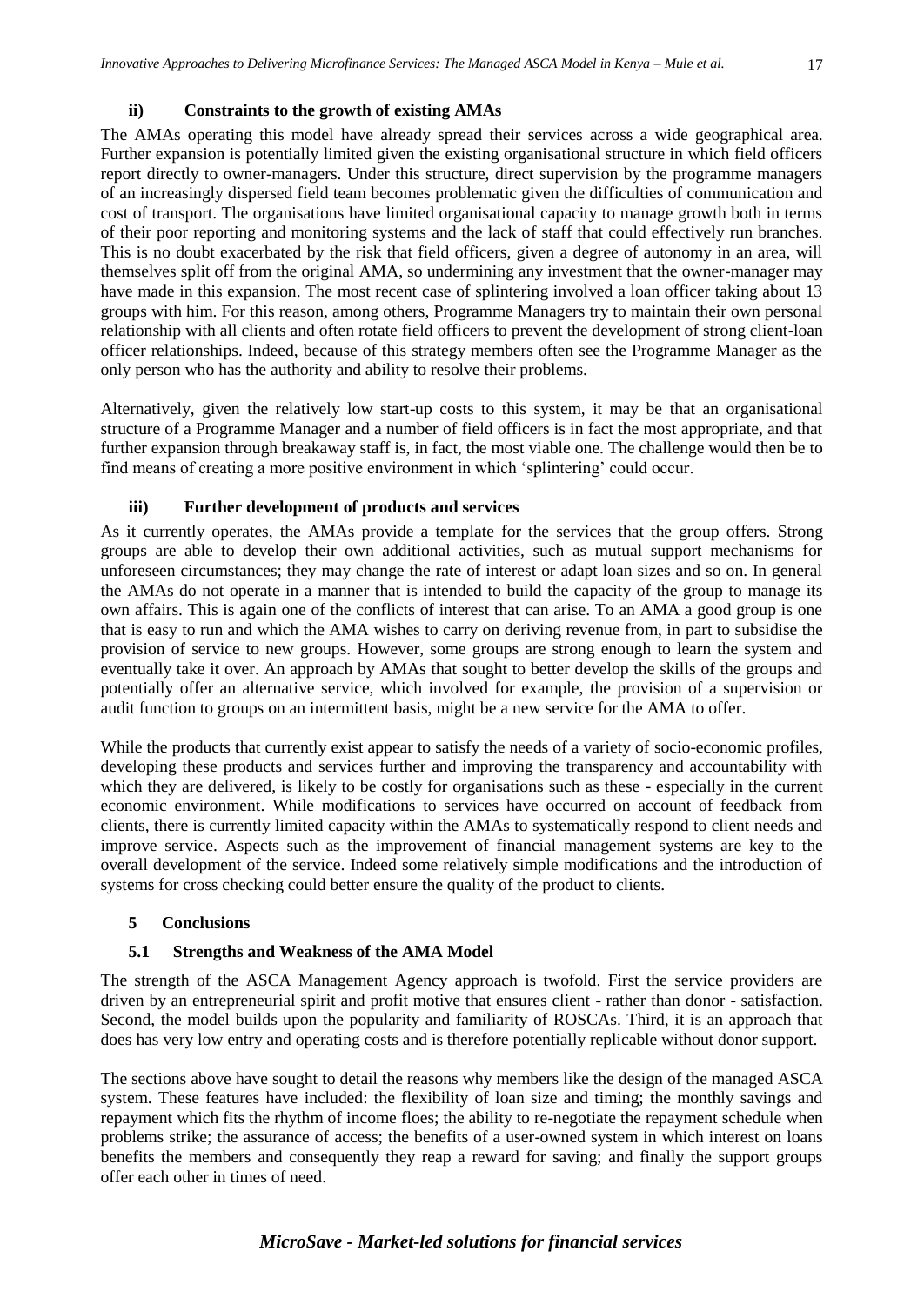Table 6 below provides a summary of the strengths, weaknesses, opportunities and threats faced by both this model and the more standard externally funded group-based lending model which has tended to dominate donor intervention in the microfinance scene in Kenya.

|                   | <b>ASCA Management Agencies</b>                                                                                                                                                                                                                                                                                                           | <b>Traditional MFIs</b>                                                                                                                                                                                                                                                                                                                                     |
|-------------------|-------------------------------------------------------------------------------------------------------------------------------------------------------------------------------------------------------------------------------------------------------------------------------------------------------------------------------------------|-------------------------------------------------------------------------------------------------------------------------------------------------------------------------------------------------------------------------------------------------------------------------------------------------------------------------------------------------------------|
| <b>Strengths</b>  | Low operating expenses and minimal capital<br>costs                                                                                                                                                                                                                                                                                       | Well known product with strong donor<br>support                                                                                                                                                                                                                                                                                                             |
|                   | Strongly client focused products and services                                                                                                                                                                                                                                                                                             | Relatively strong information and                                                                                                                                                                                                                                                                                                                           |
|                   | (due to financial dependence upon clients)                                                                                                                                                                                                                                                                                                | administrative systems                                                                                                                                                                                                                                                                                                                                      |
|                   | Flexible management able to respond rapidly                                                                                                                                                                                                                                                                                               | Strongly centralised control over products                                                                                                                                                                                                                                                                                                                  |
|                   | to opportunities                                                                                                                                                                                                                                                                                                                          | and services                                                                                                                                                                                                                                                                                                                                                |
| <b>Weaknesses</b> | Weak portfolio management                                                                                                                                                                                                                                                                                                                 | Weak client focus in products and services                                                                                                                                                                                                                                                                                                                  |
|                   | Weak institutional management                                                                                                                                                                                                                                                                                                             | Poor outreach (low client intake and high                                                                                                                                                                                                                                                                                                                   |
|                   | High rate of staff breakaway                                                                                                                                                                                                                                                                                                              | dropout rates)                                                                                                                                                                                                                                                                                                                                              |
|                   | Dependency upon single leaders (lack of                                                                                                                                                                                                                                                                                                   | High operating expenses                                                                                                                                                                                                                                                                                                                                     |
|                   | middle management)                                                                                                                                                                                                                                                                                                                        | Doubtful financial sustainability                                                                                                                                                                                                                                                                                                                           |
|                   | Dependant upon local capital                                                                                                                                                                                                                                                                                                              | Dependant upon external capital availability                                                                                                                                                                                                                                                                                                                |
|                   | <b>Opportunities</b> Development of simple but effective systems<br>for portfolio management and analysis<br>Development of simple but effective<br>administrative and internal control systems<br>Inter-group financial intermediation of unused costs<br>group funds (possibly in collaboration with a<br>formal financial institution) | Increase commercial orientation e.g.<br>inclusion of a broader range of clients along<br>with products that serve their needs<br>Reduction of high overhead administration<br>Development of low cost and efficient<br>service delivery systems<br>Development of client focussed products and<br>services that attract a broad cross section of<br>clients |
| <b>Threats</b>    | Deteriorating portfolio quality may undermine Withdrawal of donor support                                                                                                                                                                                                                                                                 |                                                                                                                                                                                                                                                                                                                                                             |
|                   | the reputation of the model causing mass                                                                                                                                                                                                                                                                                                  |                                                                                                                                                                                                                                                                                                                                                             |
|                   | exodus of capital                                                                                                                                                                                                                                                                                                                         |                                                                                                                                                                                                                                                                                                                                                             |

## **Table 6 SWOT Analysis of the AMAs**

## <span id="page-23-0"></span>**5.2 Lessons for Mainstream MFIs**

MFIs in Kenya are at a stage that, while having extended outreach, the majority still fall short of achieving financial sustainability. The AMAs therefore offer some valuable lessons in the following areas.

# **i) Reducing Operating Expenses**

<span id="page-23-1"></span>Most Kenyan MFIs have evolved from NGOs concerned with relief and development. They have traditionally been dependent upon donor funding and, unlike private investors, the donor community has been tolerant of high cost structures. Over the last five years there has been a decided shift in donor thinking and MFIs are now generally expected to become commercially viable. Traditional MFIs in Kenya will need to follow the AMA example and radically cut their operational expenses and expand their client outreach if they are to achieve financial sustainability. This requires deeper consideration for example of the levels of staff skills required, and perhaps also a re-consideration on the part of donors of the scope and complexity of reporting required. We are not here suggesting that the extremely minimal level of reporting and financial management of the AMAs can be replicated in the context of the needs of donor or other external funding agencies, however, greater modesty in modes of operating is no doubt possible.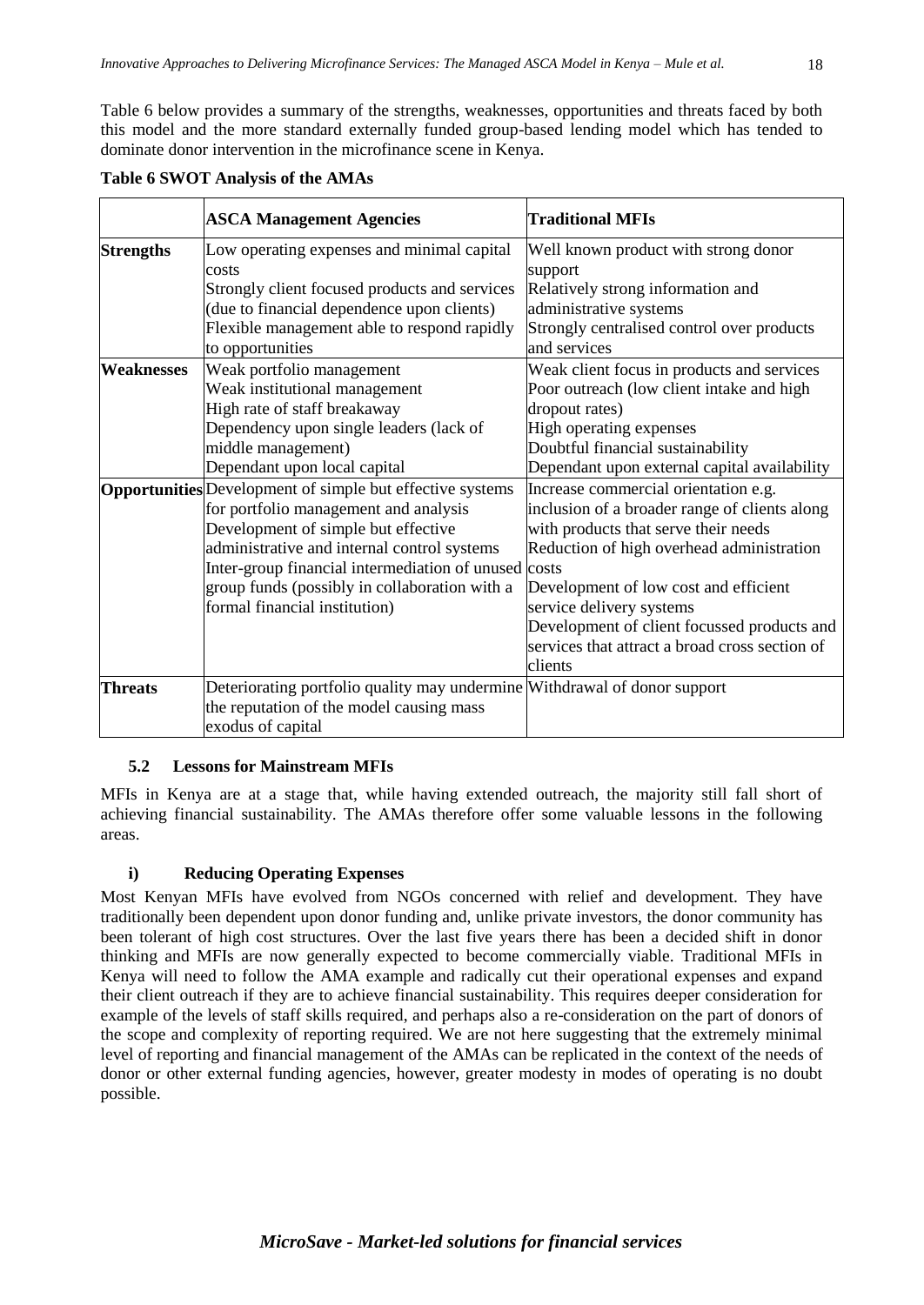#### **ii) Improving Outreach**

<span id="page-24-0"></span>Kenyan MFIs need to look seriously at the underlying causes of their poor outreach (which is resulting from both low client intake and high dropout rates). A number of African dropout studies<sup>19</sup> suggest this phenomenon is resulting from client rejection of mainstream MFI credit products due to their inappropriateness to the financial needs of clients and the inconvenience associated with participation. If outreach is to be significantly improved it is likely that MFIs will have to invest much more time and resources into market research to better understand their clients' financial needs and capacities. Unfortunately the incentive to do this may not arise until donors withdraw.

The MFIs may also need to look beyond their core client base and, with appropriate products, seek out additional clients who can contribute to MFI sustainability. If MFIs are serious about serving poor households they should be able to cater to the needs of a broader clientele without losing their ability to also effectively serve poor households.

However it is also clear that the MFIs are limited in their ability to learn from the AMA model in that user-owned systems have a particular set of dynamics that relate to the lack of external funding.

#### <span id="page-24-1"></span>**5.3 Recommendations for Donors**

 $\overline{a}$ 

Necessity is the mother of invention and the innovation of the managed ASCA model arose as a direct response to the withdrawal of donor funds. At present it is far easier for an MFI that is experienced in donor relations to secure income from donor grants and subsidised loans than from their own loan portfolio. Donors face their own dilemmas in deciding how to encourage MFIs to become more commercially oriented and enable them to exit from these relationships. However, this experience suggests that such a withdrawal can spur new innovation based in grounded experience of the products and services clients need.

Given the history of this model, it is clear that donor intervention in the AMA model could destroy the essential positive qualities that these organisations embody. For example, the provision of fund for AMAs to on-lend to groups could be seen as one approach to the solution of the loan recovery incentive problem we have identified. But this is likely to replicate previous experience when groups often collapse if the funds are perceived as donor money. It is also likely to fundamentally distract the AMAs attention away from providing the services their members need (and will pay for) towards those that the donor needs. It would also considerably stretch the current capacity of these organisations in terms of financial management.

It is clear from this analysis that, while the AMA model has demonstrated considerable success, the model now seems to be at a point that its underlying design needs to be revisited in order to disentangle the incentive structures in a way that can lead it to renewed health and growth. ASCA Management Agencies will probably need technical assistance to achieve this since it currently appears that they are struggling to develop new strategies to address current problems.

In addition, if individual AMAs are to expand further they will need to upgrade their administration and management systems and improve their accountability and transparency to groups regarding fund management. Such organisational development is necessary in order to assure the quality of the service being provided. If these organisations wish to continue their geographical expansion they will need to create a layer of competent middle management and organise their internal incentives in a way that minimises concerns about 'splintering'. However, the bureaucracy resulting from such a move could reduce the AMA's current capacity to respond relatively quickly to the client needs and concerns. It is not yet clear how economies of scale and scope can be achieved in the operation of the model that would justify such an approach. Many expanding small owner-operated businesses are unable to successfully undertake the transition to a medium sized business in which the owner ever-watchful eye is replaced by effective middle management and systems of control.

<sup>&</sup>lt;sup>19</sup> See Hulme 1999; Kashangaki 1999; Mutesasira and Lwoga 1999; Wright 1999; Musona and Coetzee 2001.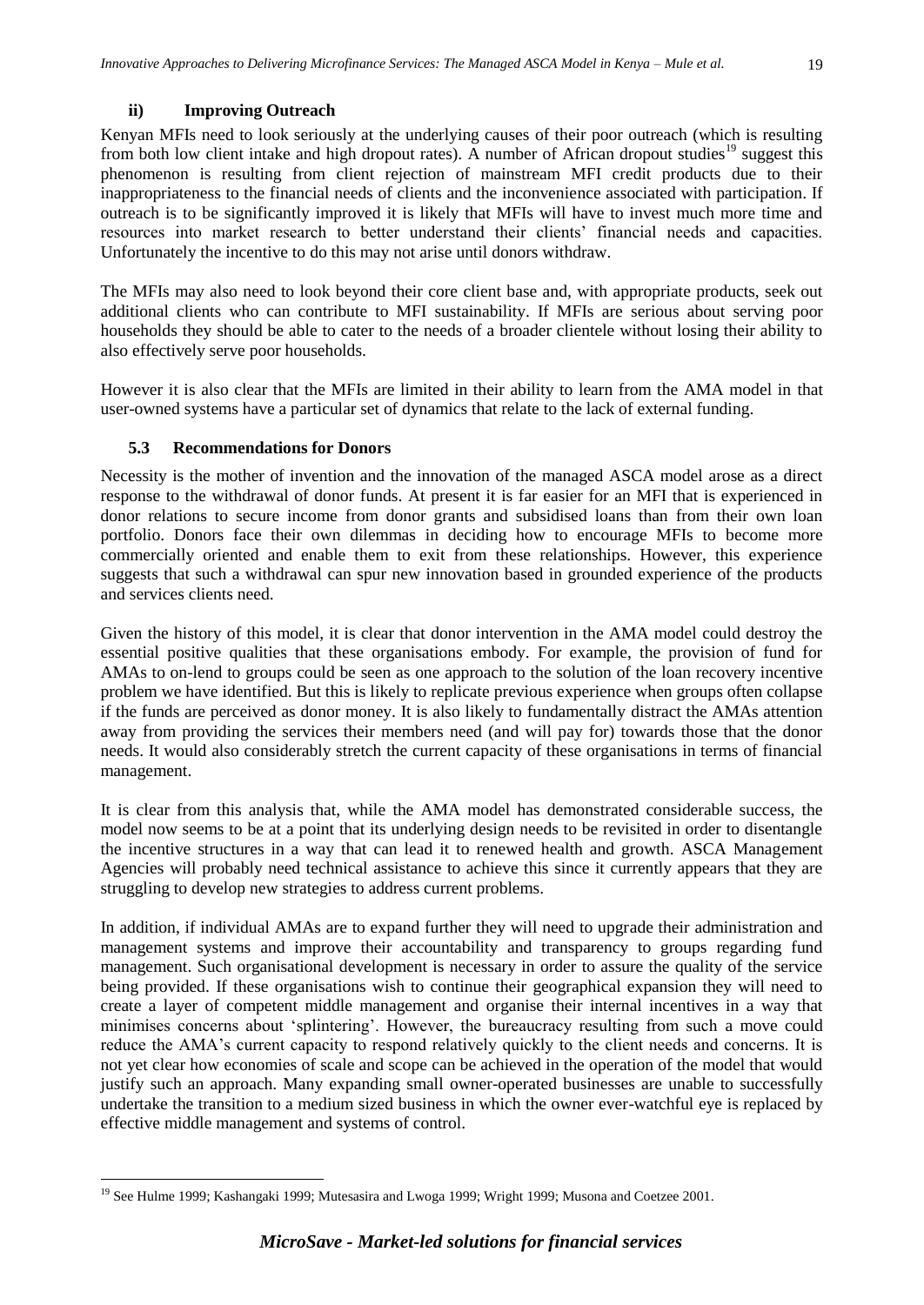The cost of embarking down these paths would be substantial for the AMAs themselves in terms of disruption to their operations and investment in the development of new systems that may not prove to be more cost-effective. There are also inherent dangers to the way donors might also approach the situation. For example, technical assistance provided may not adequately understand the local operating

Donors interested in supporting ASCA Management Agencies should, therefore, be prepared to provide small investments in technical assistance aimed at establishing simple but effective systems for portfolio management and analysis, management and internal control. One approach would also be to operate in a way that enabled the systems developed to be made available to all interested parties to prevent this leading to unfair competition in the managed ASCAs marketplace.

## <span id="page-25-0"></span>**6 Bibliography**

environment.

**Balkenhol,** B. (1999). Introduction: Background and Issues. Credit Unions And The Poverty Challenge: extending outreach and enhancing sustainability. B. Balkenhol. Geneva, International Labour Organisation.

**Branch,** B. and C. Baker (1998). Credit Unions: Overcoming Governance Problems - What does It Take?, Inter-American Development Bank.

**Central Bureau of Statistics and Ministry of Finance and Planning** (2001). Economic Survey 2001, Republic of Kenya.

**Government of Kenya** (1998). First Report on Poverty in Kenya. Nairobi, Ministry of Planning and National Development.

**Hulme, D.** (1999). Client Drop-outs from East African MicroFinance Institutions, Kampala, *MicroSave*. **Johnson, S.** (2001). From Fragmentation to Embeddedness: towards an institutional analysis of financial markets. FDRP Working Paper no 29, IDPM, University of Manchester.

**Kashangaki, J.** (1999). Client Drop-outs from Kenyan MicroFinance Institutions. Kampala, *MicroSave*. **MicroBanking Bulletin** (2001). Issue No. 6 MicroBanking Standards Project. Washington, CGAP.

**Musona,** D. and G. Coetzee (2001). Client Drop-outs from Zambian MicroFinance Institutions. Kampala, *MicroSave*.

**Mutesasira,** L. and C. Lwoga (1999). Client Drop-outs from Tanzanian MicroFinance Institutions. Kampala, *MicroSave*.

**Wright,** G. A. N. (1999). Client Drop-outs from Ugandan MicroFinance Institutions. Kampala, *MicroSave*.